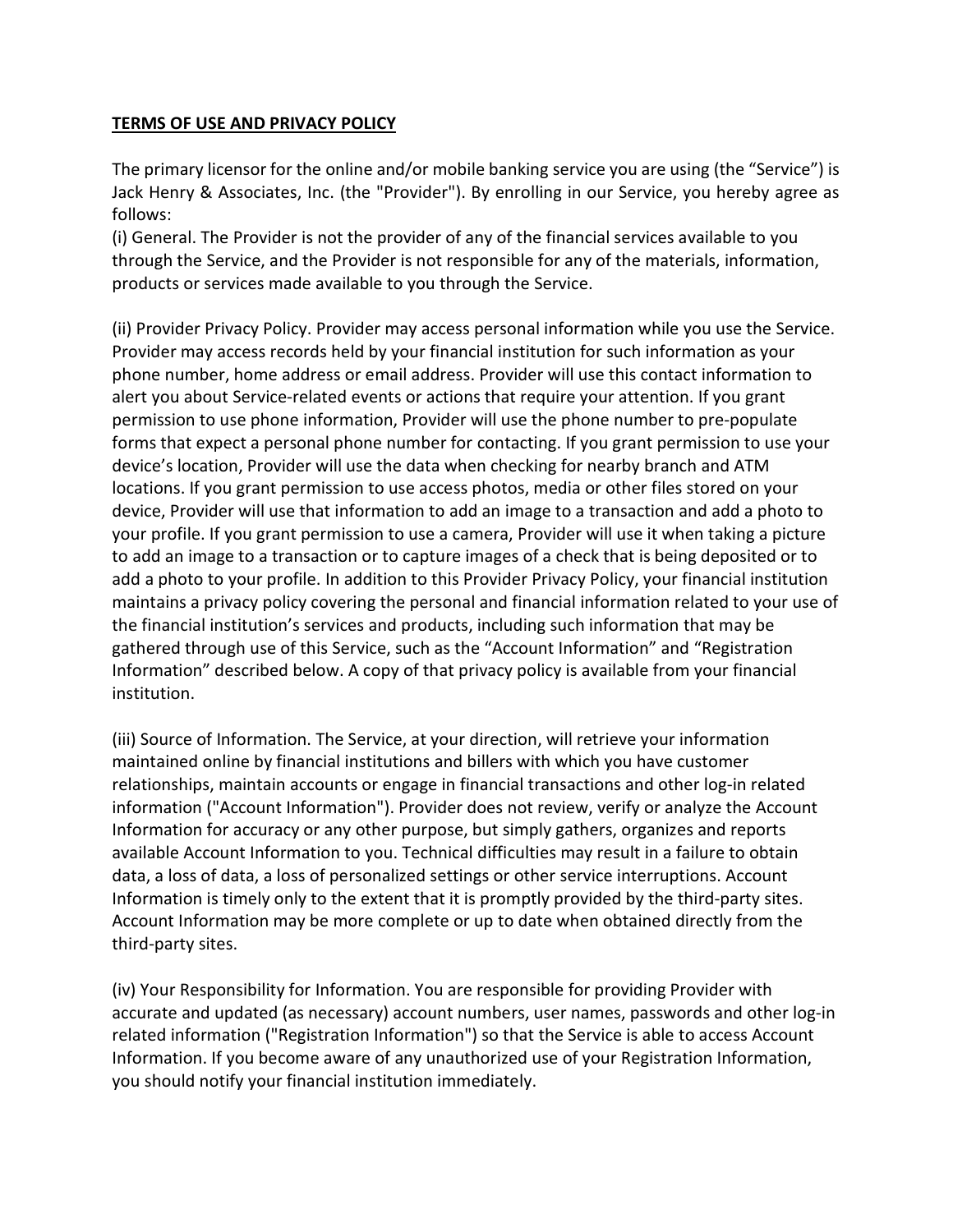(v) Rights You Grant to Provider. By submitting data, passwords, user names, PINs, log-in information, materials and other Registration Information to Provider through the Service, you are voluntarily supplying that content to Provider for the purpose of providing the Service to you. By submitting such information to Provider, you represent that you are entitled to submit it to Provider for use for this purpose, without any obligation by Provider to pay any fees. By using the Service, you expressly authorize Provider to access your Account Information maintained by identified third parties, on your behalf as your agent. When you use the "Add Accounts" feature of the Service, you will be directly connected to the website for the third party you have identified. Provider will submit information including user names and passwords that you provide to log you into the site. You hereby authorize and permit Provider to use and store the information submitted by you (such as account passwords and user names) to accomplish the foregoing and to configure the Service so that it is compatible with the thirdparty sites for which you submit your information. You acknowledge and agree that when Provider is accessing and retrieving Account Information from the third-party sites, Provider is acting on your behalf and not on behalf of the third party. You acknowledge that certain risks are inherent in the transmission of information over the internet, and you agree that by using the Service you are assuming those risks.

(vi) Consent to Use of Data. You agree that Provider may collect and use technical data and related information, including but not limited to technical information about your device, system and application software, and peripherals, that is gathered periodically to facilitate the provision of software updates, product support and other services (if any) related to the Service. Provider may use this information, as long as it is in a form that does not personally identify you, to improve its products or provide services or technologies.

(vii) Disclaimer of Warranty. THE SERVICE IS PROVIDED ON AN 'AS IS' AND 'AS AVAILABLE' BASIS WITHOUT WARRANTIES OF ANY KIND, EITHER EXPRESS OR IMPLIED, INCLUDING, BUT NOT LIMITED TO, THE IMPLIED WARRANTIES OF MERCHANTABILITY, FITNESS FOR A PARTICULAR PURPOSE AND NON-INFRINGMENT. NO WARRANTY IS PROVIDED THAT THE SERVICE WILL BE FREE FROM DEFECTS OR VIRUSES OR THAT OPERATION OF THE SERVICE WILL BE UNINTERRUPTED. YOUR USE OF THE SERVICE AND ANY MATERIAL OR SERVICES OBTAINED OR ACCESSED VIA THE SERVICE IS AT YOUR OWN DISCRETION AND RISK, AND YOU ARE SOLELY RESPONSIBLE FOR ANY DAMAGE RESULTING FROM THEIR USE. SOME JURISDICTIONS DO NOT ALLOW THE EXCLUSION OF CERTAIN WARRANTIES, SO SOME OF THE ABOVE LIMITATIONS MAY NOT APPLY TO YOU.

(viii) Limitation of Liability. TO THE MAXIMUM EXTENT PERMITTED BY LAW, IN NO EVENT WILL PROVIDER BE LIABLE FOR ANY DAMAGES ARISING OUT OF THE USE OR INABILITY TO USE THE SERVICE, INCLUDING BUT NOT LIMITED TO ANY GENERAL, SPECIAL, DIRECT, INDIRECT, INCIDENTAL OR CONSEQUENTIAL DAMAGES, EVEN IF ADVISED OF THE POSSIBILITY THEREOF, AND REGARDLESS OF THE LEGAL OR EQUITABLE THEORY (CONTRACT, TORT OR OTHERWISE) UPON WHICH ANY CLAIM IS BASED. IN ANY CASE, PROVIDER'S LIABILITY ARISING OUT OF THE USE OR INABILITY TO USE THE SERVICE SHALL NOT EXCEED IN THE AGGREGATE THE SUM OF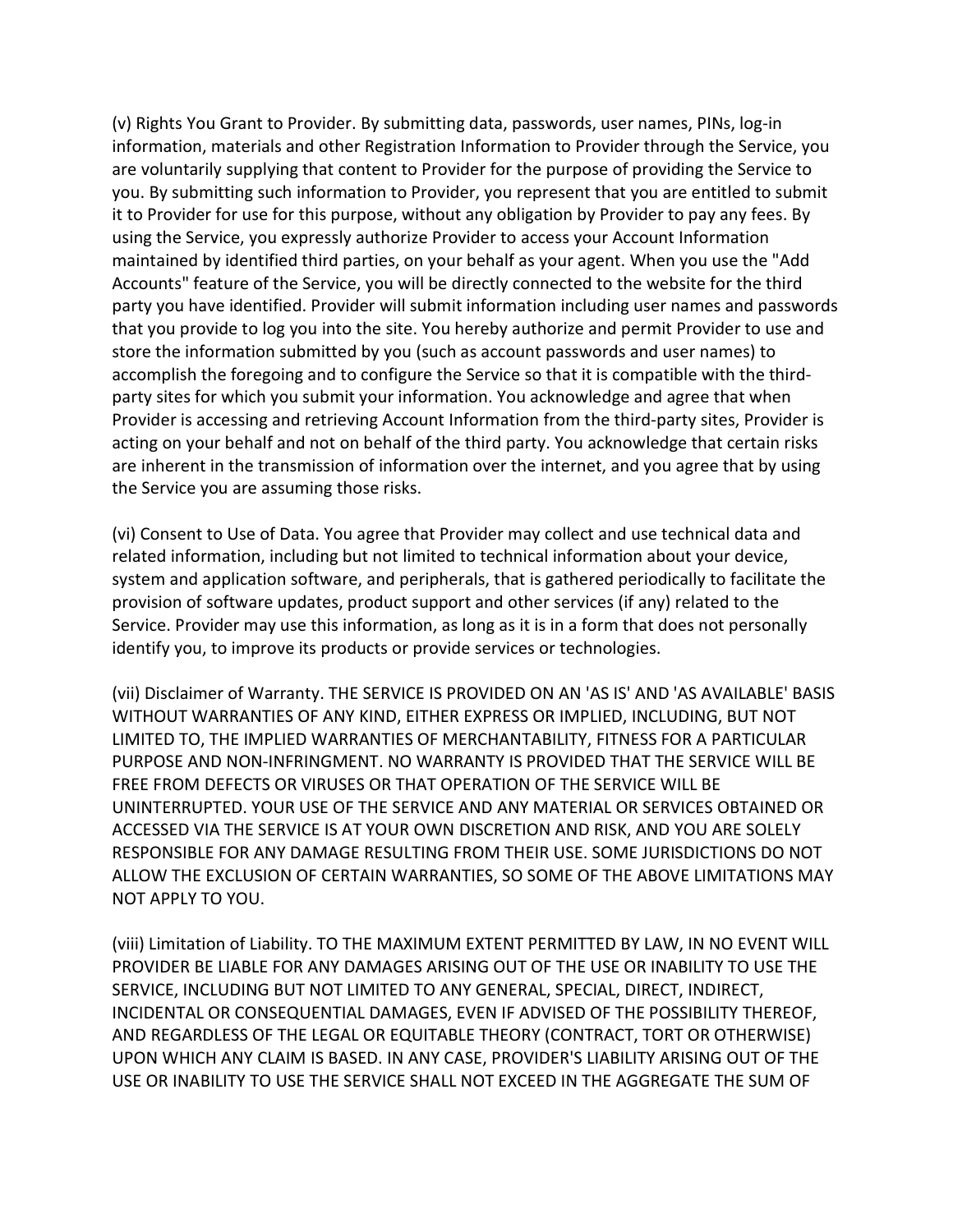\$250. SOME JURISDICTIONS DO NOT ALLOW THE LIMITATION OR EXCLUSION OF LIABILITY FOR CERTAIN TYPES OF DAMAGES, SO SOME OF THE ABOVE LIMITATIONS MAY NOT APPLY TO YOU.

(ix) Google Analytics. To assist Provider in maintaining and improving this application, Provider uses Google Analytics to gather information about usage of the Service. For example, it tracks how many visitors the Service has, which screens they spend time on, what kinds of operating systems and devices they use, and how they found the Service. Google Analytics does not track, collect or upload any data that personally identifies an individual (such as a name, email address, account number or billing information), or other data which can be reasonably linked to such information. The information helps Provider improve the performance of this Service for you. For more information on Google's use of the data, please see the website "How Google uses data when you use our partners' sites or apps" located at http://www.google.com/policies/privacy/partners/.

(x) Miscellaneous. This End User Agreement constitutes the entire agreement between you and Provider concerning the subject matter hereof. This End User Agreement will be governed by and construed in accordance with the laws of the state of Iowa, excluding that body of laws pertaining to conflict of laws. If any provision of that portion of this Agreement is determined by a court of law to be illegal or unenforceable, such provision will be enforced to the maximum extent possible and the other provisions will remain effective and enforceable. All disputes relating to this End User Agreement are subject to the exclusive jurisdiction of the courts of Iowa and you expressly consent to jurisdiction and venue thereof and therein. This End User Agreement and all related documentation are and will be in the English language. The application of the United Nations

Convention on Contracts for the International Sale of Goods is hereby expressly waived and excluded.

# ONLINEACCESS AND MOBILE BANKING AGREEMENT AND DISCLOSURE

This Agreement contains the terms that govern your use of the Mainstreet Federal Credit Union ("the credit union") OnlineAccess and Mobile Banking application services. Please read this Agreement carefully. By requesting and using these Services you agree to comply with the terms and conditions of this Agreement which supplements the terms and agreements of your account(s) to which you have previously agreed. Our OnlineAccess and mobile banking service is intended for eligible members, 18 years of age and older with a valid Social Security Number.

# 1. Definitions

The following definitions apply in this agreement:

- a. "Agreement" means this OnlineAccess and Mobile Banking Agreement;
- b. "Authorized Representative" refers to a person with authority (with respect to the account);
- c. "ISP" refers to your Internet Services Provider;
- d. "OnlineAccess" is the internet-based service providing access to your credit union accounts;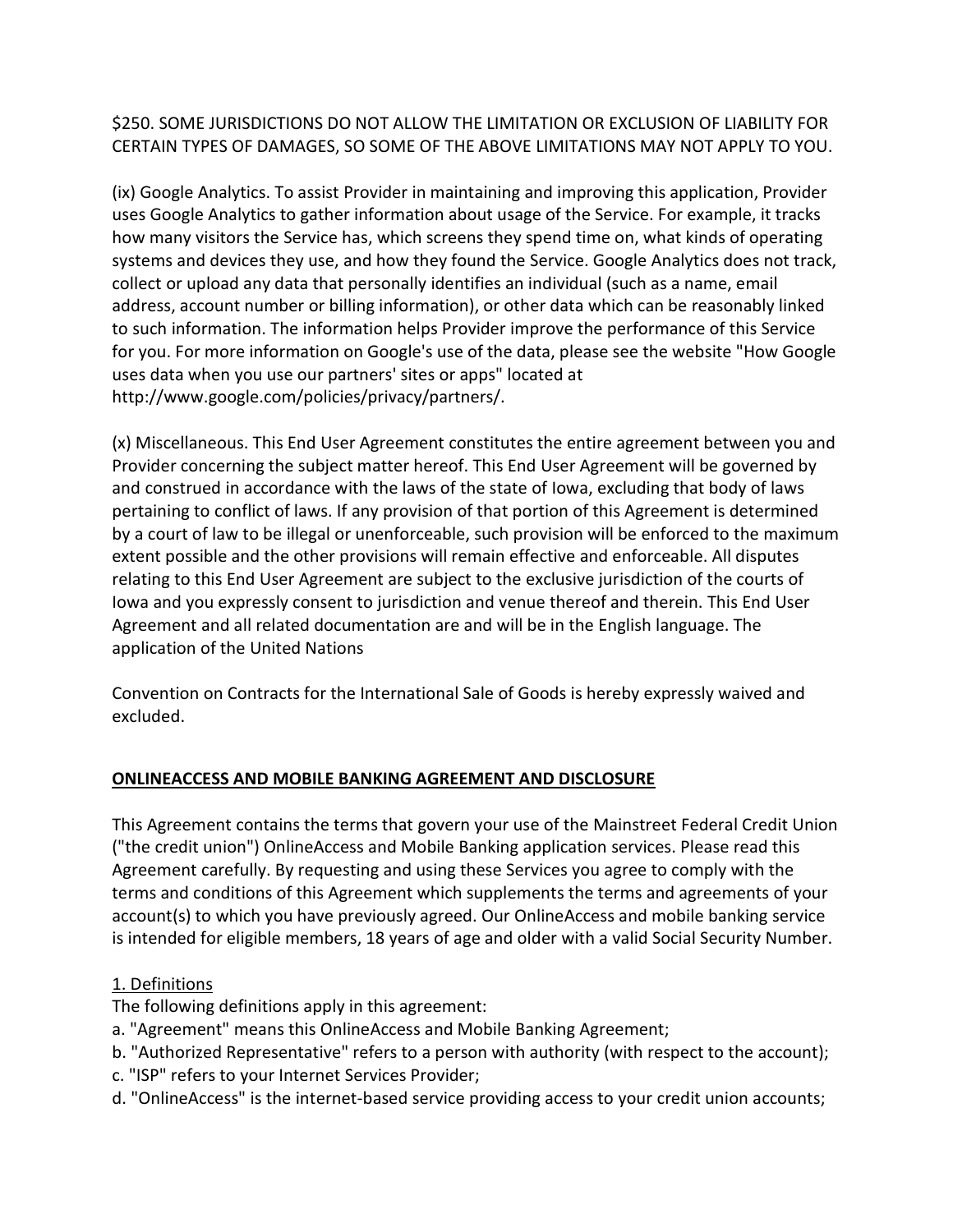e. "Mobile Banking" means accessing OnlineAccess through a cellular phone, smart phone, or other mobile device;

f. "Online Account" means the credit union account from which you will be conducting transactions using this Service. You must have an existing account with us to enable our OnlineAccess Service;

g. "Password" is the member generated code selected by you that establishes your connection to the Service;

h. "Internet Browser" is software used to connect to the internet;

i. "PC" means your personal computer which enables you, with the Internet Browser and Internet Service Provider (ISP), to access your Online Account.

j. "Time of Day" references are to Central Standard time;

k. "User ID" is the credit union generated identification code assigned to you for your initial connection to the Service;

l. "We", "us", or "the credit union" refers to Mainstreet Federal Credit Union and any agent, independent contractor, service provider licensor, designee, or assignee Mainstreet Federal Credit Union may involve in the provision of OnlineAccess or Mobile Banking;

m. "You" or "your" refers to the owner of the account or a person with authority with respect to your account.

# 2. Access to Services

The credit union will provide instructions on how to use the OnlineAccess and Mobile Banking Service. You will gain access to your accounts online through the use of your internet-enabled device, your ISP, your password, and your User ID.

For purposes of transactions, the credit union's business days are Monday through Friday, excluding weekends and holidays recognized by the credit union.

We reserve the right to terminate your access due to account abuse, fraud, legal process or login inactivity (6 months).

# 3. OnlineAccess Access

You may use OnlineAccess to obtain balances, transaction history and other information for all accounts under your member number. You may also make withdrawals, transfer funds, and make bill payments to preauthorized creditors if service is granted.

We may offer additional services and features from time to time. Any added service or feature will be governed by this agreement and by the terms and conditions provided to you at the time the new service or feature is added.

Your accounts can be accessed through OnlineAccess via personal computer. OnlineAccess will be available for your convenience 24 hours per day. This service may be interrupted for a short time each day for data processing. We reserve the right to refuse any transaction which would draw upon insufficient funds, exceed a credit limit, lower an account below a required balance, or otherwise require us to increase our required reserve on the account. All check withdrawals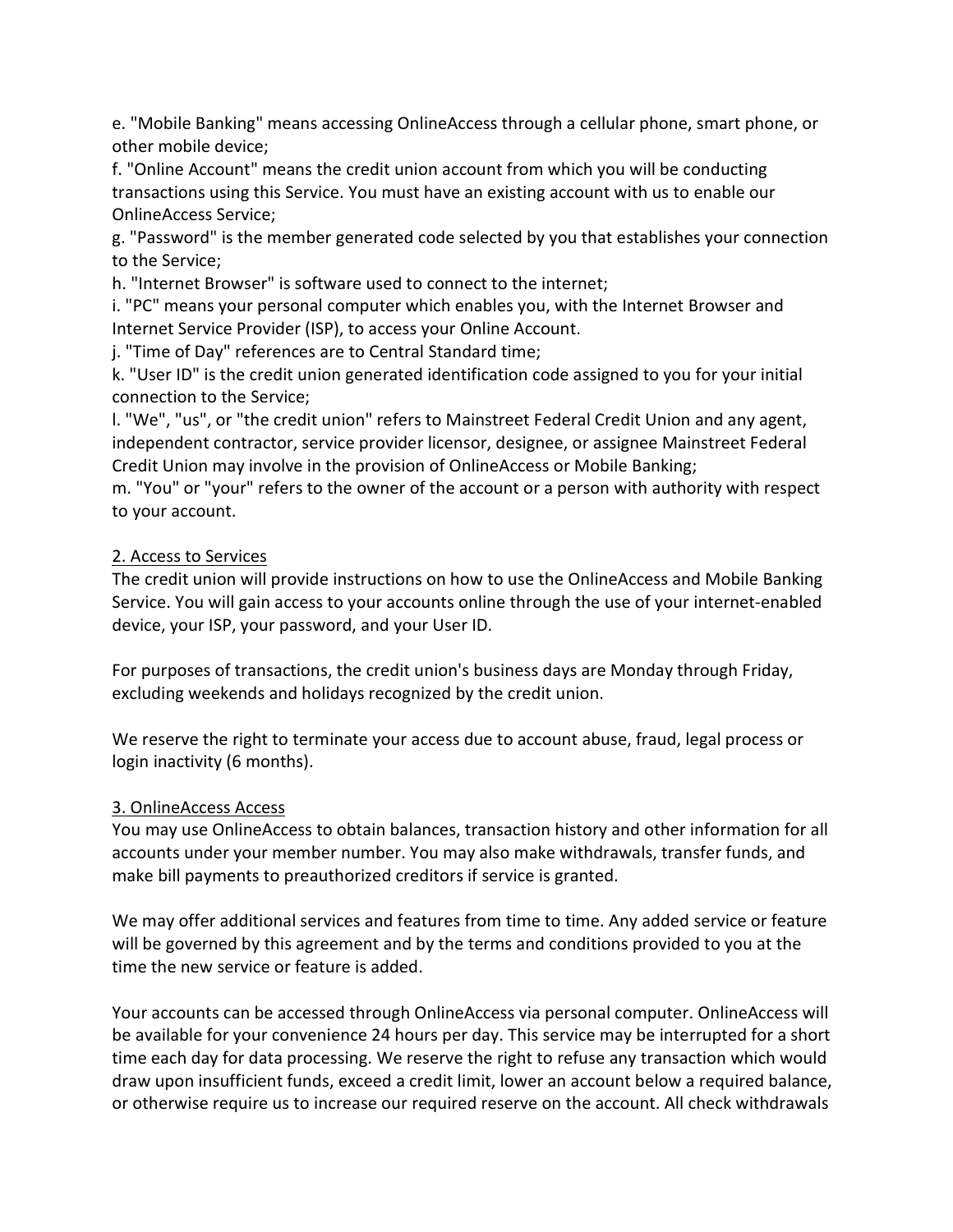are payable to you as a primary member and will be mailed to your address of record. We may refuse to honor any transaction for which you do not have sufficient available verified funds. The service will discontinue if no transaction is entered after numerous unsuccessful attempts to enter a transaction and there may be limits on the duration of each access.

#### 4. Mobile Banking Access

Mobile Banking is offered as a convenience and supplemental service to OnlineAccess. It allows you to access your account information, transfer funds, perform transfers between other eligible accounts and conduct other transactions. To utilize Mobile Banking, you must be enrolled in OnlineAccess and then activate Mobile Banking by accessing mainstreetcu.org from your device and downloading the free application (Android or Apple).

If you submit your transfer request during normal business hours, you will initiate an immediate Internal Transfer. Transfer requests made on weekends, Federal holidays, or after hours will be processed on the next business day.

You must have sufficient funds available in the selected account at the time the transfer request is received, including any available overdraft protection. Unless you have opted out of our Overdraft Privilege program, you agree to cover any overdraft amount and associated fees.

Federal regulations require financial institutions to limit the way withdrawals are made from certain types of accounts including Savings and Money Market accounts. Each transfer from this type of account using Mobile Branch will be counted as one of the six limited transactions permitted each monthly statement cycle, as described in the Membership Booklet.

We may, at our discretion, limit the type, frequency and amount of transfers for security purposes and may change or impose the limits without notice.

You agree to confirm the completion of each transfer in your account balance and transaction history before withdrawing the transferred funds.

We reserve the right to limit the types and number of accounts eligible and the right to refuse to make any transaction you request through Mobile Branch. We reserve the right to modify the scope of the Service at any time. We also reserve the right to discontinue Mobile Banking services if your mobile device is lost or stolen.

Mobile Banking may not be accessible or may have limited service over some network carriers. Mobile Banking may also not be supported by all devices. The credit union cannot guarantee and is not responsible for the availability of data services provided by your mobile carrier, such as data outages or "out of network" issues.

## 5. Alerts

You may use OnlineAccess to set up various alerts such as valid/invalid login attempts, balance alerts and withdrawal alerts to name a few. These alerts with the exception of the login alerts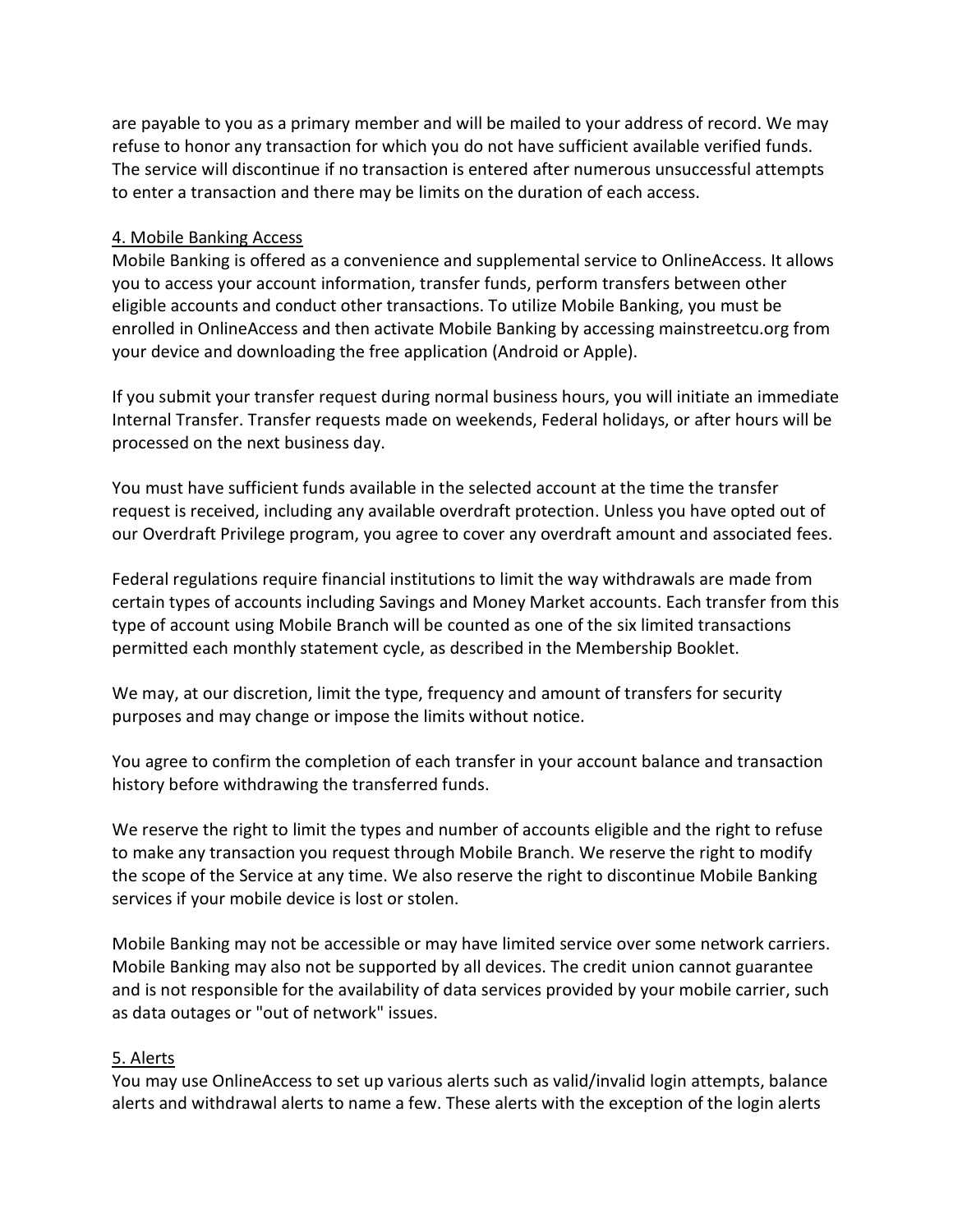are sent out at various times during the day and are not real time alerts. These alerts are only designed to assist you with account information and they should not be a substitute for balancing your account. We are not responsible for any alerts not received by you. Message and data rates may apply.

## 6. Your Password and Online Account Information

You are responsible for keeping your password and OnlineAccess information confidential. In order to protect yourself against fraud, you should adhere to the following guidelines:

a. Do not give out your account information, password, or user ID;

b. Do not leave your PC unattended while you are in the credit union's OnlineAccess site;

c. Never leave your account information within access or view of others;

d. Do not send privileged account information (account number, password, etc.) in any public or general e-mail system;

e. Do not allow your Internet browser to store your OnlineAccess user ID or password;

f. If you believe your password has been lost or stolen, or if you suspect any fraudulent activity on your account, call (913) 599-1010 or toll-free 1-888-395-1010:

g. If you believe your password has been lost or stolen, please use the password change feature found under "personal settings" within OnlineAccess to change your password.

## 7. Member Liability

MEMBER LIABILITY — You are responsible for all transactions you authorize using any services under this Agreement. If you permit someone else to use these services, or your access code, you are responsible for any transactions they authorize or conduct on any of your accounts.

However, TELL US AT ONCE if you believe your access code has been lost or stolen, if you believe someone has used access code or otherwise accessed your accounts without your permission, or if you believe that an electronic fund transfer has been made without your permission. Telephoning is the best way of keeping your possible losses down. You could lose all the money in your account (plus your maximum overdraft privilege amount).

For all other transactions involving access devices, your liability for unauthorized transactions is determined as follows. If you tell us within two (2) business days after you learn of the loss or theft of your access code, you can lose no more than \$50.00 if someone used your access code without your permission. If you do NOT tell us within two (2) business days after you learn of the loss or theft of your access code and we can prove that we could have stopped someone from using your access code without your permission if you had told us, you could lose as much as \$500.00.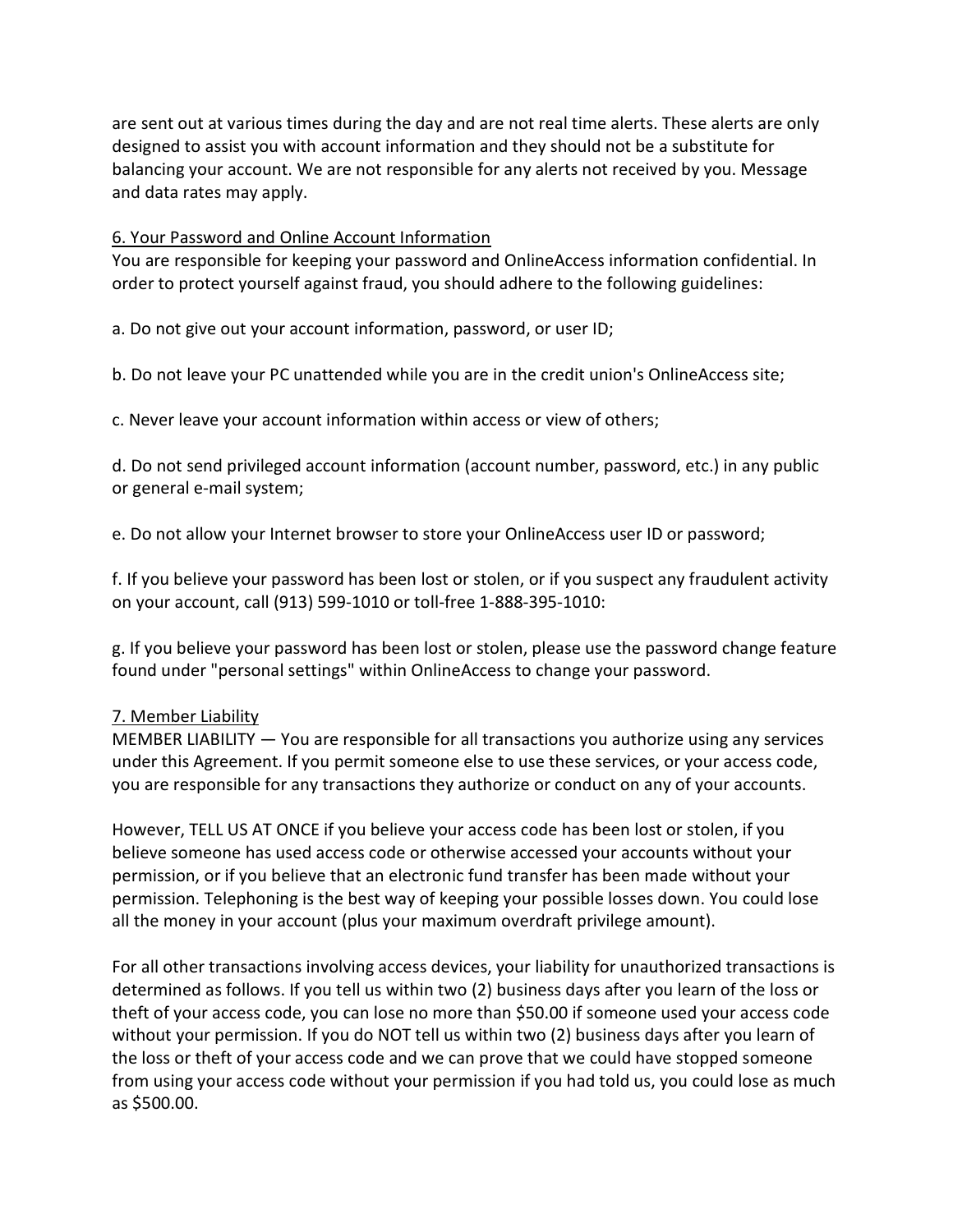Also, if your statement shows transfers that you did not make including those made by your access code or other means, TELL US AT ONCE. If you do not tell us within 60 days after the statement was mailed to you, you may not get back any money lost after the 60 days if we can prove that we could have stopped someone from making the transfers if you had told us in time. If a good reason (such as a hospital stay) kept you from telling us, we will extend the time periods. If you believe your access code has been lost or stolen or that someone has transferred or may transfer money from your accounts without your permission, call: (888) 395-1010 or (913) 599-1010, Fax: (913) 599-4816, or write to: Mainstreet Credit Union, 13001 West 95th Lenexa, KS 66215

# 8. Right to Receive Documentation

Periodic Statements - Transfers and withdrawals made through OnlineAccess or mobile banking will be recorded on your periodic statement. You will receive a statement monthly unless there is no transaction in a particular month. In any case, you will receive a statement at least quarterly.

# 9. Credit Union Liability

Unless otherwise required by applicable law, we are only responsible for performing OnlineAccess or Mobile Banking services as detailed in this agreement. We will be liable for the amount of any material losses incurred by you resulting directly from our gross negligence. We will not be liable for direct or consequential damages in the following events:

a. If through no fault of ours, there is not enough money in your accounts to complete the transaction, if any funds in your accounts necessary to complete the transaction are held as uncollected funds pursuant to our Funds Availability Policy Disclosure, or if the transaction involves a loan request exceeding your credit limit;

b. If you used your password in an incorrect manner;

c. If circumstances beyond our control (such as fire, flood, or power failure) prevent the transaction;

d. If the money in your account is subject to legal process or other claim;

e. If funds in your account are pledged as collateral or frozen because of a delinquent loan;

f. Any other exceptions as established by the Credit Union.

# 10. Billing Errors

In case of errors or questions about electronic fund transfers from your savings and checking accounts or if you need more information about a transfer on the statement or receipt, telephone us at the following number or send us a written notice to the following address as soon as you can. We must hear from you no later than 60 days after we sent the first statement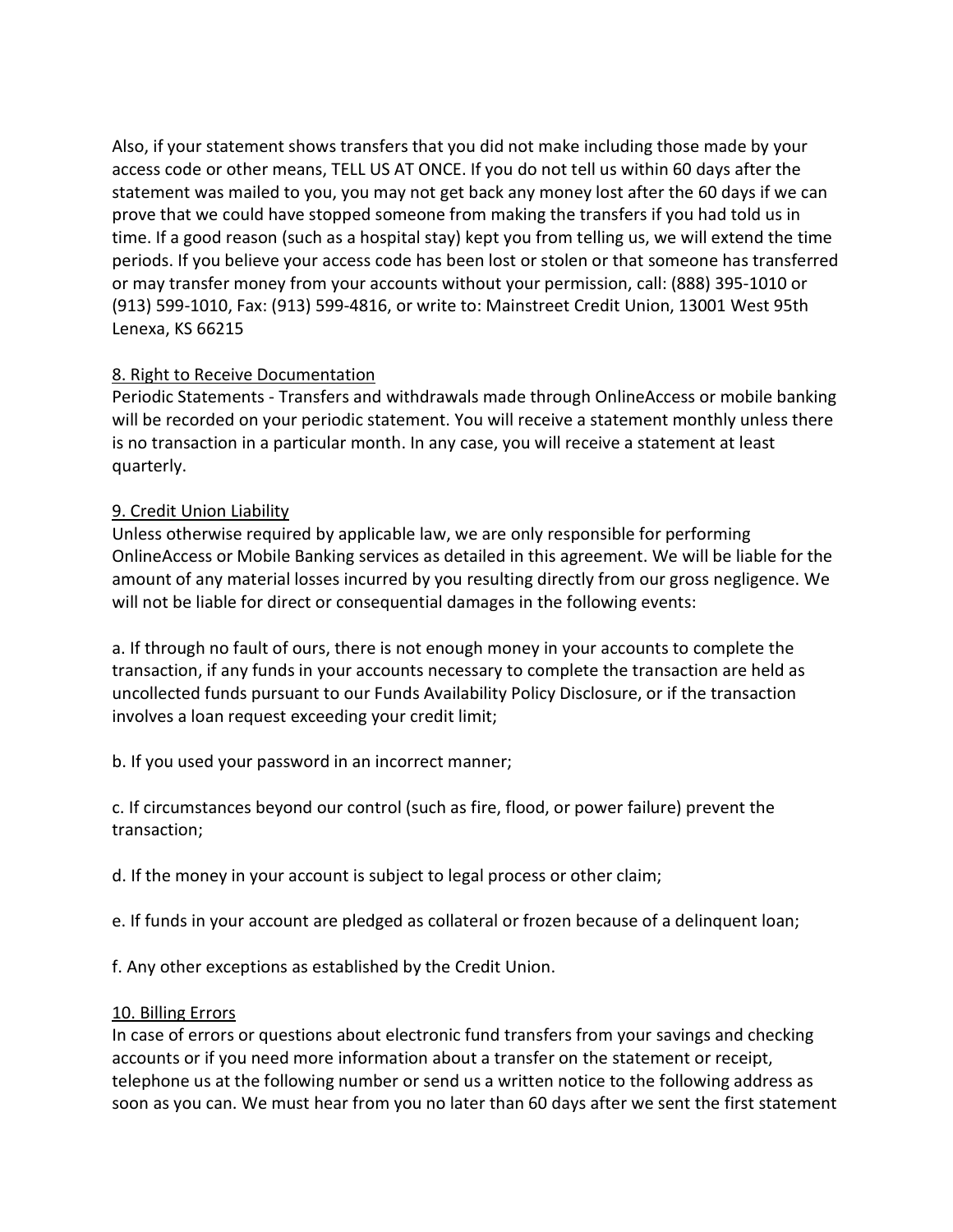on which the problem appears. Contact us at: (888) 395-1010 or (913) 599-1010, Fax: (913) 599-4816, or write to: Mainstreet Credit Union 13001 West 95th Lenexa, KS 66215.

Tell us your name and account number.

Describe the electronic transfer you are unsure about and explain, as clearly as you can why you believe the Credit Union has made an error or why you need more information.

Tell us the dollar amount of the suspected error.

If you tell us orally, we may require that you send us your complaint or question in writing within ten (10) business days.

We will determine whether an error has occurred within ten (10)\* business days after we hear from you and will correct any error promptly. If we need more time, however, we may take up to 45\*\* days to investigate your complaint or question. If we decide to do this, we will credit your account within ten (10)\* business days for the amount you think is in error so that you will have the use of the money during the time it takes us to complete our investigation. If we ask you to put your complaint or question in writing and we do not receive it within ten (10) business days, we may not credit your account.

We will tell you the results within three (3) business days after completing our investigation. If we decide that there was no error, we will send you a written explanation. You may ask for copies of the documents that we used in our investigation.

\* If you give notice of an error within 30 days after you make the first deposit to your account, we will have 20 business days instead of ten (10) business days to investigate the error.

\*\* If you give notice of an error within 30 days after you make the first deposit to your account, notice of an error involving a point-of-sale (POS) transaction, or notice of an error involving a transaction initiated outside the U.S., its possessions and territories, we will have 90 days instead of 45 days to investigate the error.

## 11. Account Information Disclosure

We will disclose information to third parties about your account or the transfers you make:

a. As necessary to complete transfers;

b. To verify the existence of sufficient funds to cover specific transactions upon the request of a third party, such as a credit bureau or merchant;

c. To comply with government agency or court orders; or

d. If you give us your written permission.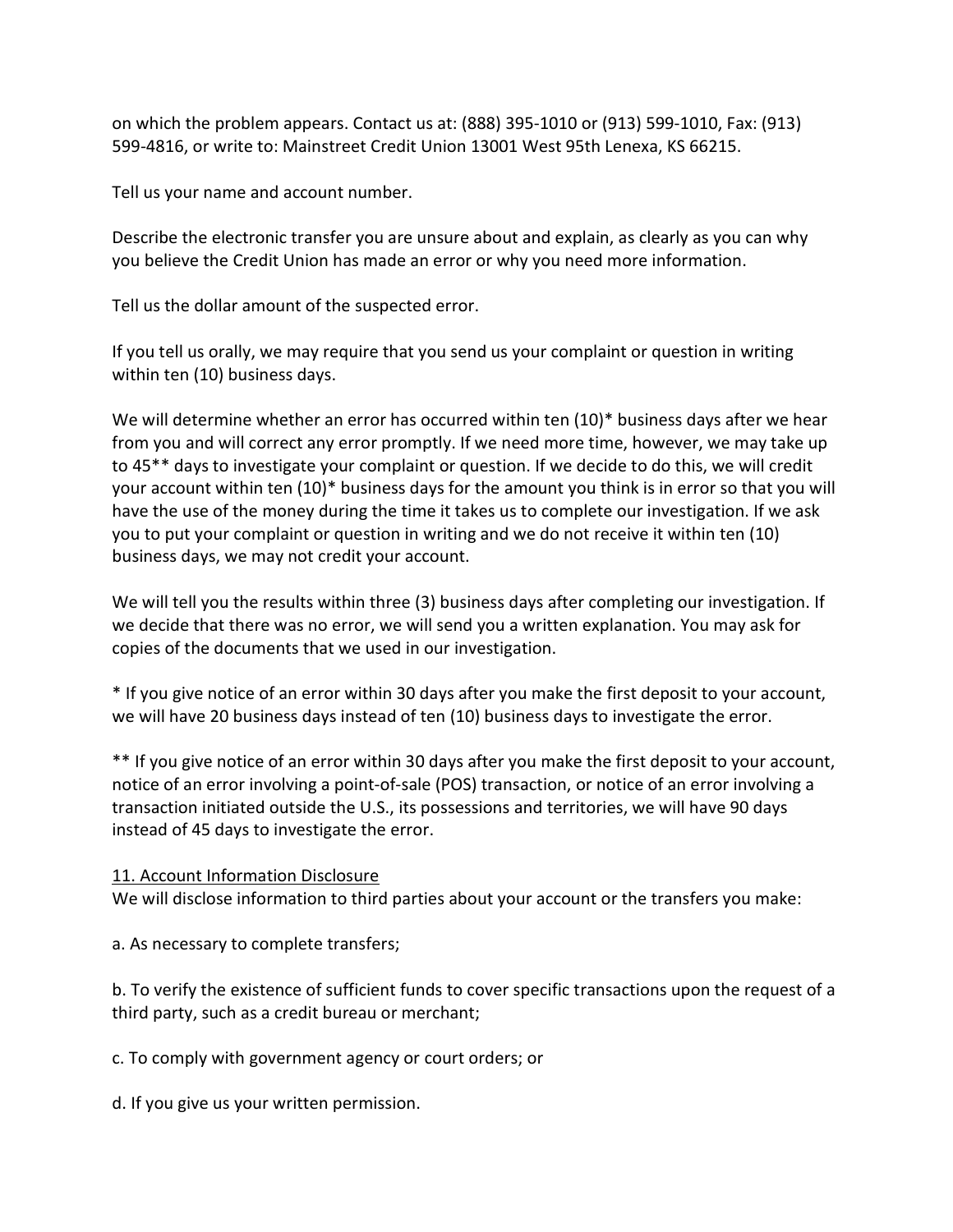## 12. Notices

All notices from us will be effective when we have mailed them or delivered them to the appropriate address in the Credit Union's records. Notices from you will be effective when received by the Credit Union at the address specified in this Agreement. We reserve the right to change the terms and conditions upon which this service is offered. We will mail notice to you at least 21 days before the effective date of any change. Use of this service is subject to existing regulations governing the Credit Union account and any future changes to those regulations.

# 13. Governing Law

This Agreement is governed by the bylaws of the Credit Union, federal laws and regulations, the laws and regulations of the state of Kansas, and local clearinghouse rules, as amended from time to time. Any disputes regarding this Agreement shall be subject to the jurisdiction of the court of the county in which the Credit Union is located.

## 14. Enforcement

You are liable to us for any losses, costs or expenses we incur resulting from your failure to follow this Agreement. You authorize us to deduct any such losses, costs or expenses from your account without prior notice to you. If we bring a legal action to collect any amount due under or to enforce this Agreement, we shall be entitled, subject to applicable law, to payment of reasonable attorney's fees and costs, including fees on any appeal, bankruptcy proceedings, and any post judgment collection actions.

# MOBILE CHECK DEPOSIT SERVICE AGREEMENT AND DISCLOSURE

This Mobile Check Deposit Service Agreement and Disclosure ("Agreement") is the contract which covers your and our rights and responsibilities concerning the Mobile Check Deposit service ("Mobile Deposit") offered to you by Mainstreet Federal Credit Union ("Credit Union"). Eligible members with a qualified Checking OR Savings Account may enroll in our Mobile Check Deposit Service. By enrolling in this service, you and any joint owners or authorized users, jointly and severally, agree to the terms and conditions in this Agreement and any amendments. We reserve the right to change the terms and conditions for use of Mobile Deposit service and we may amend, modify, add to, or delete from this Agreement from time to time. Your continued use of Mobile Deposit will indicate your acceptance of the revised Agreement. You represent that you have read this Agreement, understand its terms and conditions, and will retain a copy for your records. We reserve the right to terminate your ability to make mobile deposits due to account abuse, fraud, legal process or login inactivity (6 months).

# 1. Definitions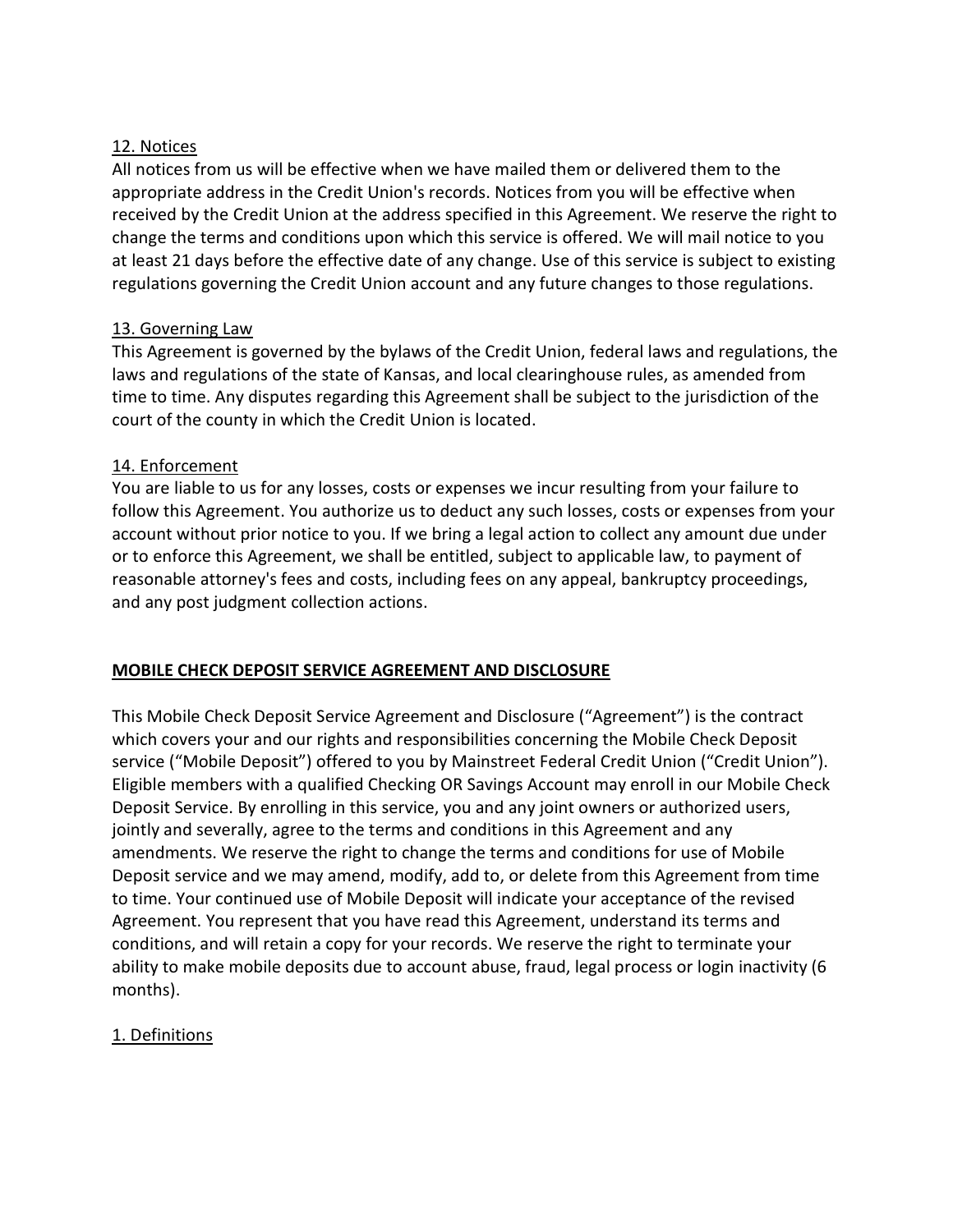a. "We", "Our", "Us", and "Credit Union" mean Mainstreet Federal Credit Union and our affiliates, as well as third parties that assist us in providing Mobile Check Deposit ("Third Party Service Providers").

b. "You", "Your", and "Member" mean each and every one of the account owners who use Mobile Check Deposit, any joint owners of accounts accessed under this Agreement, and any user you authorize to use Mobile Check Deposit on your behalf.

c. "Account" or "Accounts" mean any one or more accounts you have with the Credit Union.

d. "Check" or "Checks" mean negotiable demand draft(s) drawn or payable through an office of a United States based financial institution, as well as demand draft(s) drawn on a Federal Reserve Bank or a Federal Home Loan Bank or on the Treasury of the United States. Check(s) do not include noncash items payable in a medium other than United States dollars. A draft may be a check even though it is described on its face by another term, such as "money order."

e. "Image item" means digitized image(s) of check(s) that are created by you and transmitted to the Credit Union using Mobile Check Deposit.

f. "Business Day" means every day except for Saturday, Sunday, and federal holidays.

# 2. Mobile Check Deposit Service Overview

Mobile Check Deposit is designed to allow you to make deposits of checks to your account from home or other remote locations by transmitting image items to us using an approved device. The services are subject to transaction limitations and the Funds Availability Disclosure, as set forth in the Membership Booklet, which governs the use of your account. We are notifying you in advance that deposits made through Mobile Check Deposit do not fall under the standard provisions of Regulation CC—Expedited Funds Availability Act, as such, longer hold periods may apply.

# 3. Equipment

To use Mobile Check Deposit, you must have a supported mobile device (e.g., smartphone, iPad, etc.) with a supported camera and a supported operating system, have a data plan for your mobile device, and download the Mainstreet Mobile App. A list of Mobile Devices that we support and instruction for downloading the App for such mobile devices are available in the FAQs. We do not guarantee that your particular mobile device, mobile device camera, mobile device operating system, or mobile carrier will be compatible with Mobile Check Deposit. You will be solely responsible for obtaining and maintaining the equipment necessary to use Mobile Check Deposit and for any and all telecommunications and other expenses associated with accessing Mobile Check Deposit.

# 4. Mobile Check Deposit Terms and Conditions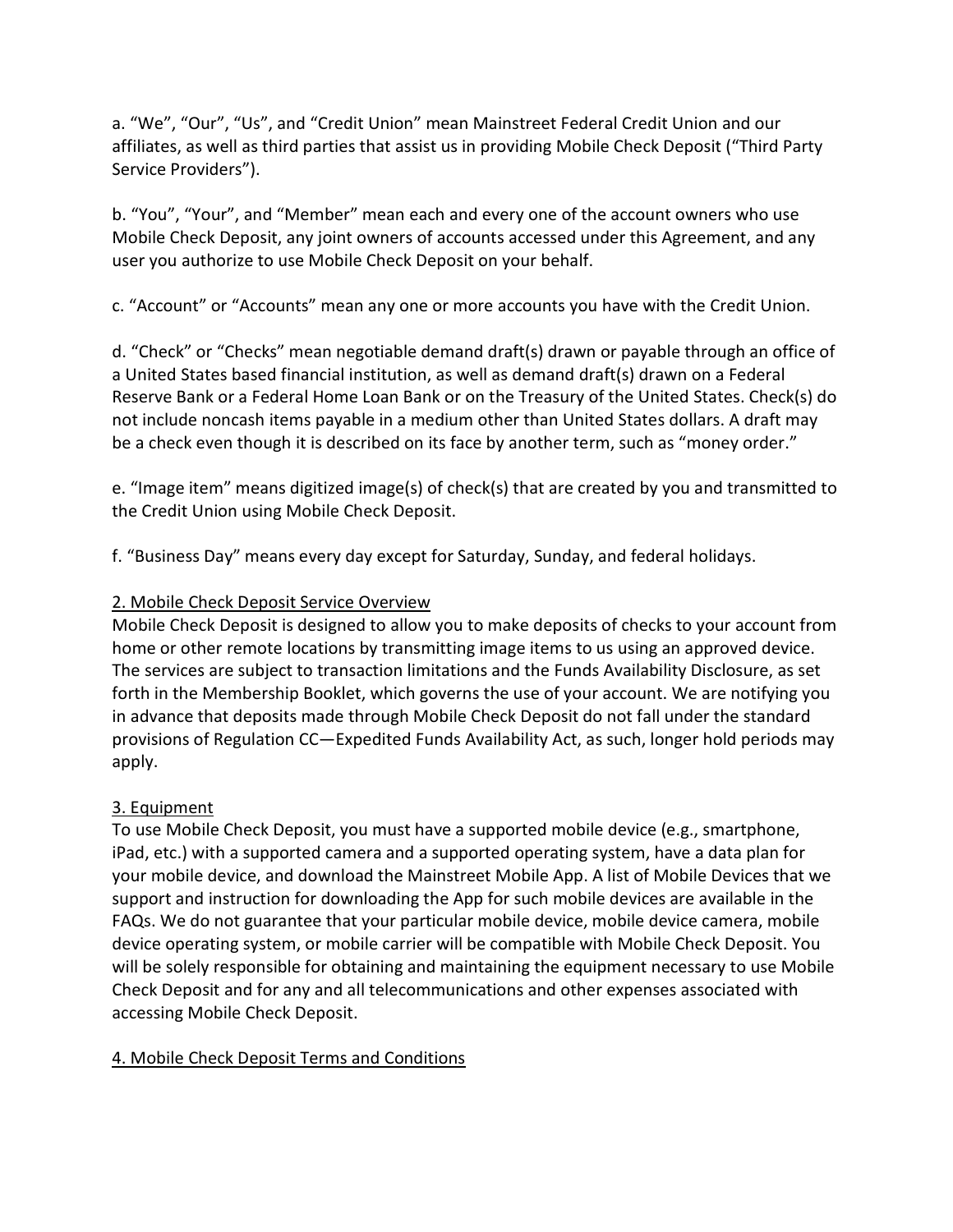Member account. You must designate a Credit Union savings or checking account as the settlement account to be used for the purposes of settling transactions requested in connection with your use of Mobile Check Deposit. We will provide you with details of each specific transaction. Mobile Check Deposits will appear on your statements and also may be viewed through Online Access service. You are responsible for auditing and balancing of all transactions in your Settlement Account.

Responsibility for Imaging. You are solely responsible for imaging deposit items, accessing the service from the Credit Union, and for maintaining your imaging equipment.

Deposit Acceptance. You agree that the Credit Union may, at any time, in its sole discretion, refuse to accept deposits of checks from you via Mobile Deposit session. In the event that Mobile Deposit is interrupted or is otherwise unavailable, you may deposit checks in-person at a Credit Union branch, via night drop, USPS mail, or other contractually acceptable method.

Deposit Limits. Deposits are limited to 5 per day to a maximum of \$5,000 total per day. Monthly limits are established at a maximum of 15 with a total monthly limit of \$20,000. You may send multiple scanned checks to the Credit Union in any one day. If you attempt to initiate a deposit in excess of these limits, we may reject your deposit. If we permit you to make a deposit in excess of these limits, such deposit will still be subject to the terms of this Agreement, and we will not be obligated to allow such a deposit at other times. We reserve the right to change these limits at any time without prior notice to you.

Eligible Items for Deposit. You agree to use Mobile Check Deposit to image and deposit only original checks (i.e., drafts drawn on financial institutions within the United States, excluding its territories, and payable on demand). You agree that the image of the original check transmitted to us will be deemed an "item" within the meaning of Article 4 of the Uniform Commercial Code as adopted in Kansas ("UCC"). You agree that you will not use Mobile Check Deposit to scan and deposit any checks or other items that:

· Are payable to any person or entity other than you, or to you and a non-joint owner party;

· Checks or items containing alteration to any of the fields on the front of the check or item (including but not restricted to the MICR line), or which you know or suspect, or should know and suspect, are fraudulent or otherwise not authorized by the owner of the account on which the check or item is drawn;

· Were previously deposited whether as an original item, substitute check, or image replacement document, without the Credit Union's express written consent;

· Are "remotely created checks," as defined in Regulation CC;

· Are drawn on a financial institution located outside the United States;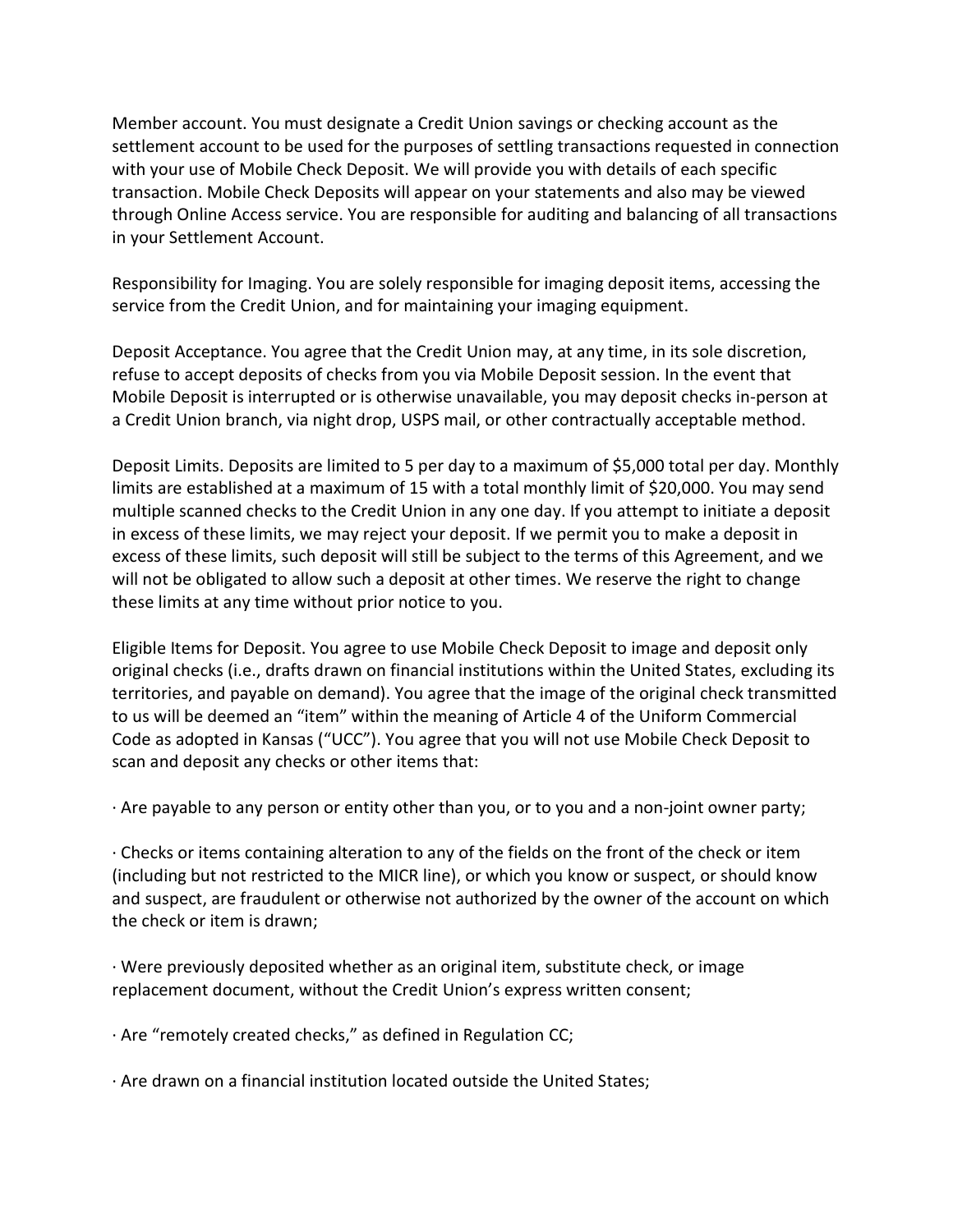· Are not payable in United States currency;

· Were previously converted to a substitute check, as defined in Regulation CC;

· Are drawn or otherwise issued by you or any other person on any of your accounts or any account on which you are a joint owner or an authorized signer/user;

· Are postdated or more than six months old;

· Are payable to cash;

· Are non-negotiable, whether stamped in print or as a watermark;

· Have been de-deposited or returned such as "non-sufficient funds" or "refer to maker" or returned for any other reason; or

· Fail to meet the check requirements and other current procedures relating to Mobile Check Deposit or are otherwise not acceptable under the terms of your Credit Union account

Nothing in this Agreement should be construed as requiring the Credit Union to accept any check or item for deposit, even if we have accepted that type of check or item previously. Nor shall we be required to identify or reject any checks or items that you may transmit and deposit that fail to meet the requirements of this Agreement.

Image Quality. You are responsible for inspecting and verifying the quality of the images associated with image items, thus ensuring that the digitized images of the front and back of the original checks are legible for all posting and clearing purposes by the Credit Union. The image quality must meet the standards established by the American National Standards Institute, the Board of Governors of the Federal Reserve, and any other regulatory agency, clearinghouse, or associate, or any higher standards set by us. The requirements include, but are not limited to, ensuring the following information can clearly be read and understood by sight review of an image:

· The information about the drawer and the paying financial institution that is preprinted on the original check;

· The amount of the original check, both written and numeric;

· The original check number;

· The date of the original check;

· The information captured from the magnetic ink character recognition ("MICR") line of the original check containing the ABA (American Bankers Association) routing and transit numbers;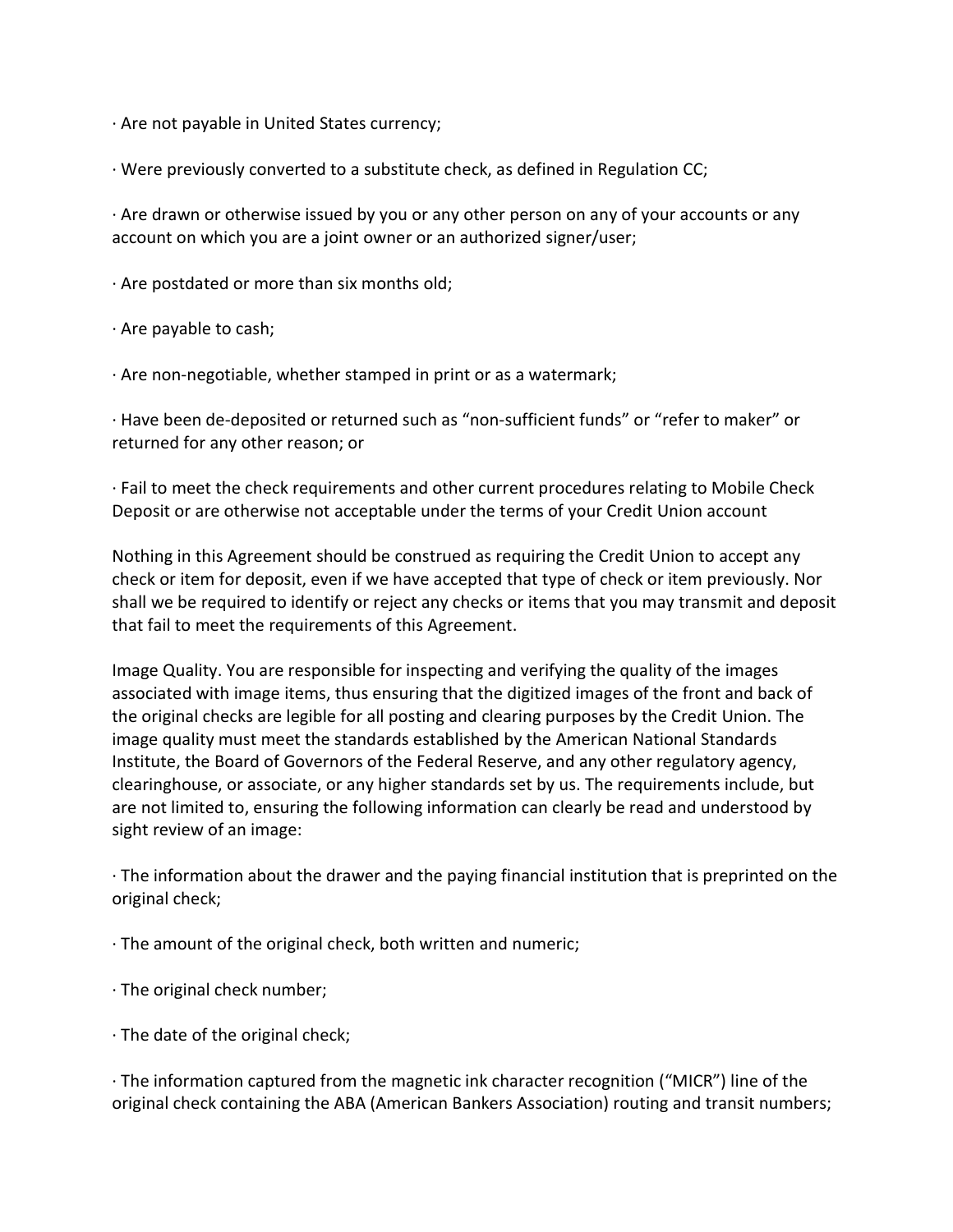· Signature(s); · Any required identification written on the front of the original check; and

· Your endorsement applied to the back of the original check—in accordance with the endorsement procedures set forth in paragraph (g) below:

Endorsement Procedures. Prior to transmitting an image through Mobile Check Deposit, you agree to restrictively endorse it as "FOR MOBILE DEPOSIT ONLY, Mainstreet Credit Union Account #\_\_\_\_\_\_\_\_\_" or as otherwise instructed by us. Endorsements must be made on the back of the original check within 1½ inches from the top edge, although we may accept endorsements outside this space. For a check payable to you and any joint owner(s) of your account, the check must be endorsed by all such payees and you may only use Mobile Check Deposit to deposit such a check into an account jointly owned by all such payees. If the check is payable to you or your joint owner, either of you can endorse it. Any loss we incur from a delay or processing error resulting from an irregular endorsement or other markings by you will be your sole responsibility. You agree to follow any and all other procedures and instructions for us of Mobile Check Deposit as we may establish from time to time.

Receipt of Item; Funds Availability. You agree that items transmitted using the Services are not subject to the funds availability requirements of Federal Reserve Board Regulation CC. In general, if an image of an item you transmit through the Service is received and accepted before 4:00 p.m. Central Standard Time, Monday - Friday, we consider that day to be the day of your deposit. Otherwise, we will consider that the deposit was made on the next business day we are open. Funds deposited using this service will generally be made available in three business days from the day of deposit. Credit Union may make such funds available sooner based on such factors as credit worthiness, the length and extent of your relationship with us, transaction and experience information, and such other factors as Credit Union, in its sole discretion, deems relevant.

Returned Deposits. Any credit to your account using Mobile Check Deposit is provisional. If a check deposited through Mobile Check Deposit is dishonored, rejected, or otherwise returned as unpaid by the drawee bank, or the item is rejected or returned by a clearing agent or collecting bank, for any reason, including, but not limited to, issues relating to the quality of the image, you agree that an original check will not be returned to you, but that we may charge back the amount of the original check and provide you with an image of the original check, a paper reproduction of the original check, or a substitute check. You will reimburse us for all loss, cost, damage, or expense caused by or relating to the processing of the returned item. Without our approval, you shall not attempt to deposit or otherwise negotiate an original check if it has been charged back to you. In all cases, you are responsible for any loss or overdraft plus any applicable fees to your account due to an item being returned. You cannot redeposit a returned item via Mobile Check Deposit.

Original Check Retention/Destruction. You understand and agree that all original checks electronically imaged and transmitted to us for deposit belong to you and not to the Credit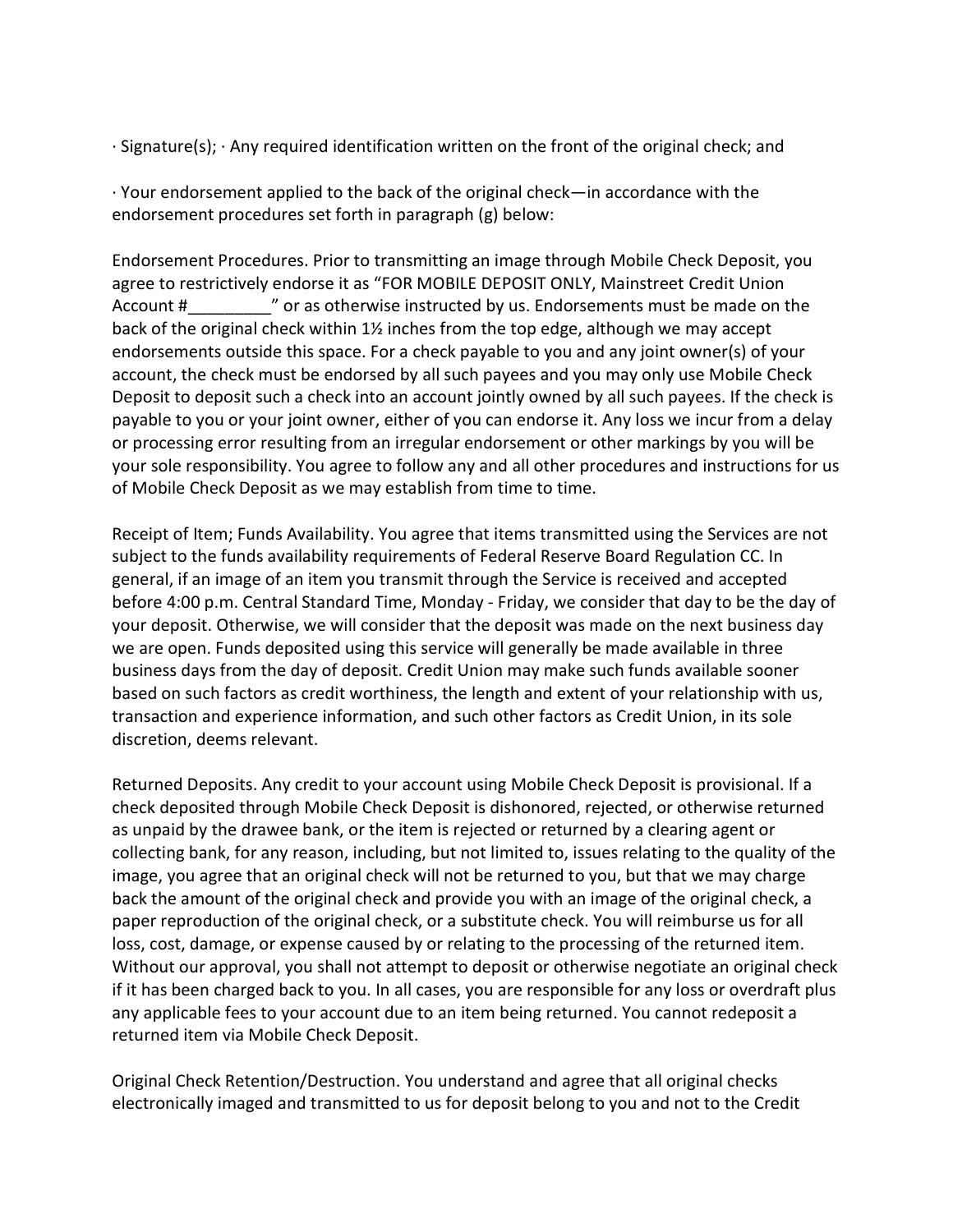Union. You agree that you will securely preserve the originals of all checks processed through the services pursuant to this Agreement for thirty (30) calendar days after the day of deposit ("Retention Period"). Upon our request from time to time, you agree to deliver to us within five (5) business days, at your expense, the requested original check in your possession. If not provided in a timely manner, such amount will be charged back from your account. During the Retention Period, you understand and agree that you must use the highest degree of care to protect the original check against security risks. These risks include, without limitation, theft or reproduction of the original check for purposes of presentment for deposit of the original check (i.e., after the original checks have already been presented for deposit via Mobile Check Deposit) and unauthorized use of information derived from the original check. Promptly after the Retention Period expires, you agree to use commercially reasonable method(s) to destroy original checks. You are required to implement such procedures to ensure that the original checks are not accessed by unauthorized persons during the storage, destruction, and disposal process and, once destroyed, the original checks are no longer readable or capable of being reconstructed. You understand and agree that you are responsible for any loss caused by your failure to secure and/or destroy the original check. You agree never to represent to us or any other party a check or item that has been deposited through Mobile Check Deposit unless we notify you that the check or item will not be accepted for deposit through Mobile Check Deposit.

## 5. Your Responsibility for Mobile Check Deposit

Responsibility for Imaging. You are solely responsible for imaging deposit items (including, without limitation, the quality, completeness, accuracy, validity, and integrity of all images transmitted to us through Mobile Check Deposit) and accessing Mobile Check Deposit from the Credit Union. You agree that we shall not be liable for any damages resulting from a check or item's poor image quality, including those related to rejection of or the delayed or improper crediting of such a check or item, or from any inaccurate information you supply regarding the check or item.

Security of Your Mobile Device and Account Information. You are responsible for: Maintaining the confidentiality and security of your Mobile Devices, access number(s), password(s), security question(s) and answer(s), account number(s), login information, and any other security or access information used by you to access Mobile Check Deposit (collectively, "Access Information"); and Preventing unauthorized access to or use of the information, files or data that you store, transmit, or use in or with Mobile Check Deposit (collectively, "Account Information"). You agree not to supply your Access Information to anyone. You will be responsible for all electronic communications, including image transmissions, email, and other data ("Communications") entered using the Access Information. Any Communications received through the use of the Access Information will be deemed to be sent or authorized by you. You agree to immediately notify us by telephone at 913-599-1010 or 888-395-1010, by sending us a secure messaging in OnlineAccess or in writing to PO Box 15359 Lenexa, KS 66285 if you become aware of any loss, theft, or unauthorized use of any Access Information, including your Mobile Devices. We reserve the right to deny you access to Mobile Check Deposit (or any part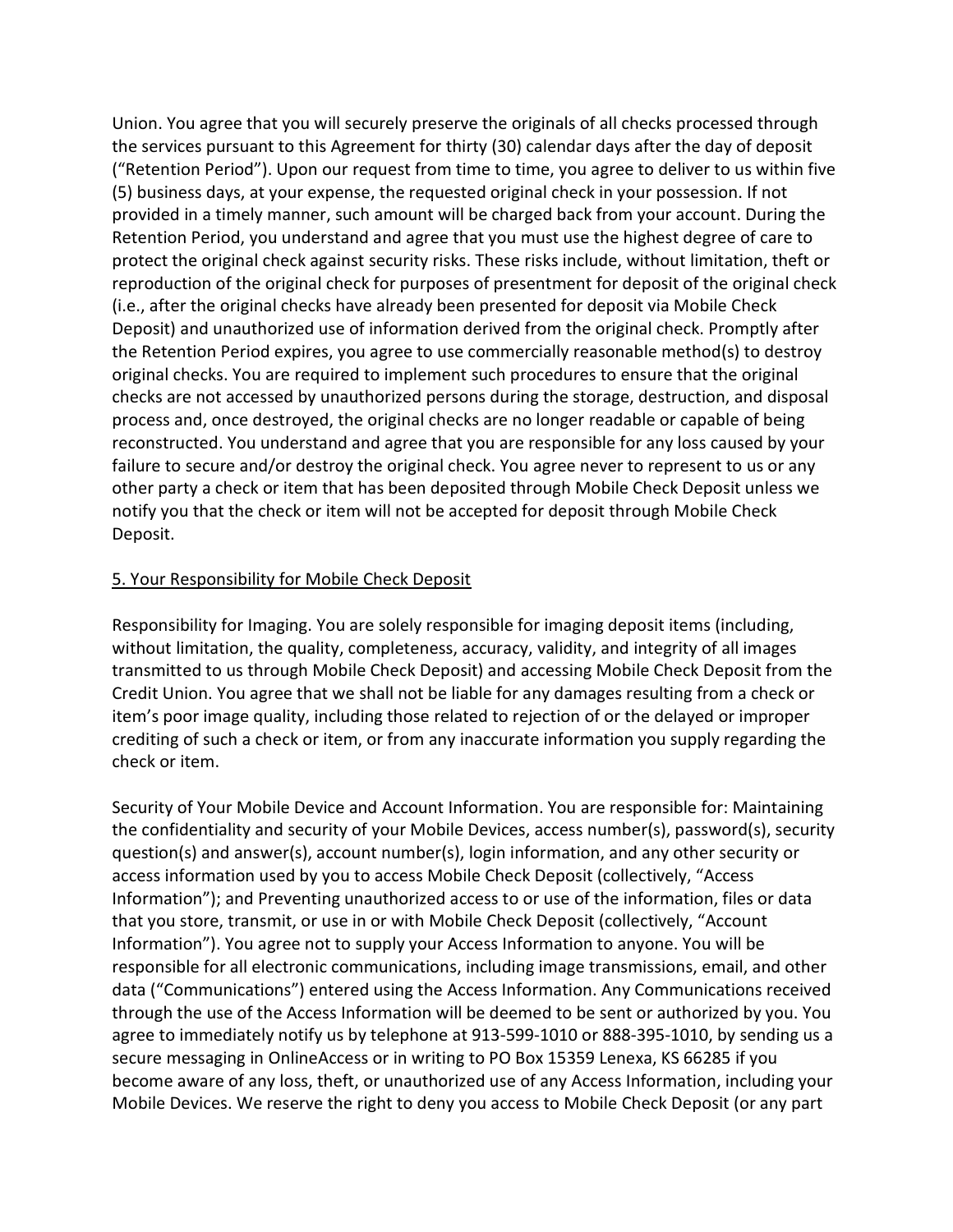thereof) if we believe that any loss, theft, or unauthorized use of Access Information has occurred.

Enforcement; Right of Setoff. You agree to be liable to the Credit Union for any liability, loss, or expense as provided in this Agreement that we incur as a result of any dispute involving your account or otherwise in connection with your use of Mobile Check Deposit. We may debit any of your accounts to obtain payment for any item that has been rejected or returned, for any adjustment related to such item or for any warranty claim related to such item, whether or not the rejection, return, adjustment, or warranty claim was made timely, or for any other amounts owed to us under the terms of this Agreement.

Account Reconciliation. You agree to verify and to reconcile any out-of-balance condition, and promptly notify us by telephone at 913-599-1010 or 888-395-1010 or by sending us a secure messaging in OnlineAccess or in writing to PO Box 15359 Lenexa, KS 66285 of any errors within the time period established in the Account Agreement after receipt of your account statement. If notified within such period, we will correct and resubmit all erroneous files, reports, and other data at our then standard charges, or at no charge, if the erroneous report or other data directly resulted from our error.

Email Address. You agree to notify the Credit Union immediately if you change your email address.

Security Interest. You grant the Credit Union a security interest in all accounts or other deposits (whether general or special) you have with the Credit Union, and in all funds in such accounts or other deposits, to secure your obligations to the Credit Union under this Agreement. This security interest will survive termination of this Agreement.

Promises You Make to Us. You warrant to the Credit Union that:

· You will only transmit eligible checks and items that you are entitled to enforce;

· Items will include all signatures for their negotiation;

· Images will meet the Credit Union's image quality standards in effect;

· You will not transmit an image or images of the same check or item to us more than once and will not deposit or negotiate, or seek to deposit or negotiate, such check or item with any other party;

· You will not deposit or represent the original check or item with the Credit Union or any other party;

· You assume responsibility for any original check that is transmitted that for any reason is not paid;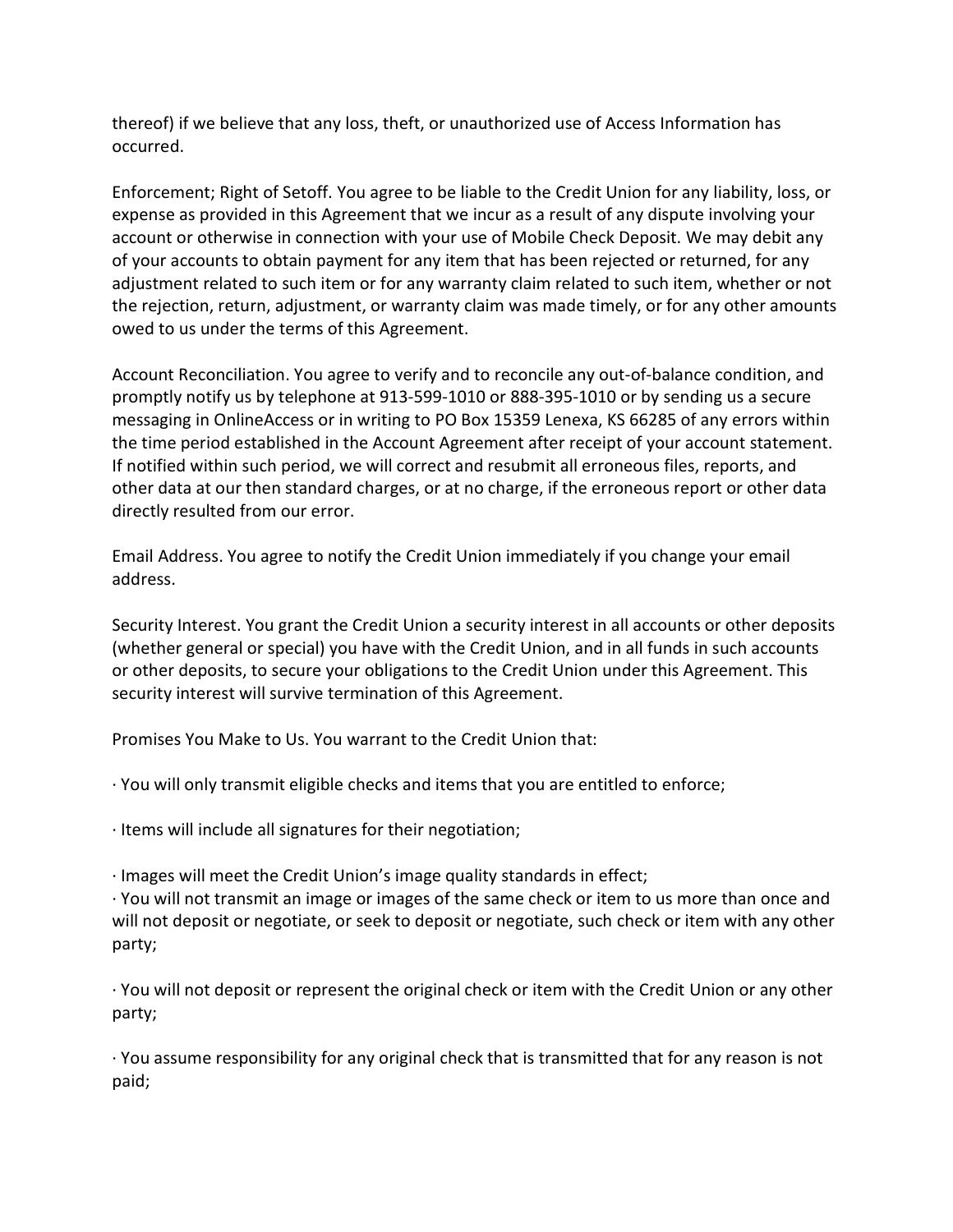· You are authorized to enforce and obtain payment of the original check;

· You will retain possession of the original check deposited using Mobile Check Deposit for the required retention period;

· Files and images transmitted to us will contain no viruses or any other disabling features that may have an adverse impact on our network, data, or related systems;

· You have not knowingly failed to communicate any material information to us;

· All information you provide to the Credit Union is accurate and true, including that all images transmitted to the Credit Union accurately reflect to front and back of the check or item at the time it was scanned;

 $\cdot$  You will comply with this Agreement and all applicable rules, laws, and regulations; and  $\cdot$  You will use Mobile Check Deposit only for your own deposits and will not allow the use of Mobile Check Deposit by way of a service bureau business, timesharing, or otherwise disclose or allow use of the Service by or for the benefit of any third party.

Indemnification Obligation. You agree to indemnify, defend, and hold harmless the Credit Union and our Third Party Service Providers and their respective affiliates, officers, directors, employees, insurers, and agents from any and all claims, liability, damages, and/or costs (including, but not limited to, reasonable attorney fees) arising directly or indirectly from:

· Your use of Mobile Check Deposit;

· Any transmission or instruction, whether or not authorized, acted upon by the Credit Union in good faith;

· Your negligence, criminal activity, fraud, intentional tort, or willful misconduct;

· Your violation or breach of the terms of this Agreement, including, but not limited to, any breach that results in the unauthorized and/or non-permissible use of information obtained via the Credit Union's remote deposit services; and/or

· Your infringement, or infringement by any other user of your account(s) at our website, of any intellectual and provide information and/or documents, at your expense, to permit such auditing and monitoring, to confirm that you have satisfied your obligations under this Agreement.

Auditing. If warranted in our reasonable judgment, we may audit and monitor you, and you agree to cooperate and provide information and/or documents, at your expense, to permit such auditing and monitoring, to confirm that you have satisfied your obligations under this Agreement.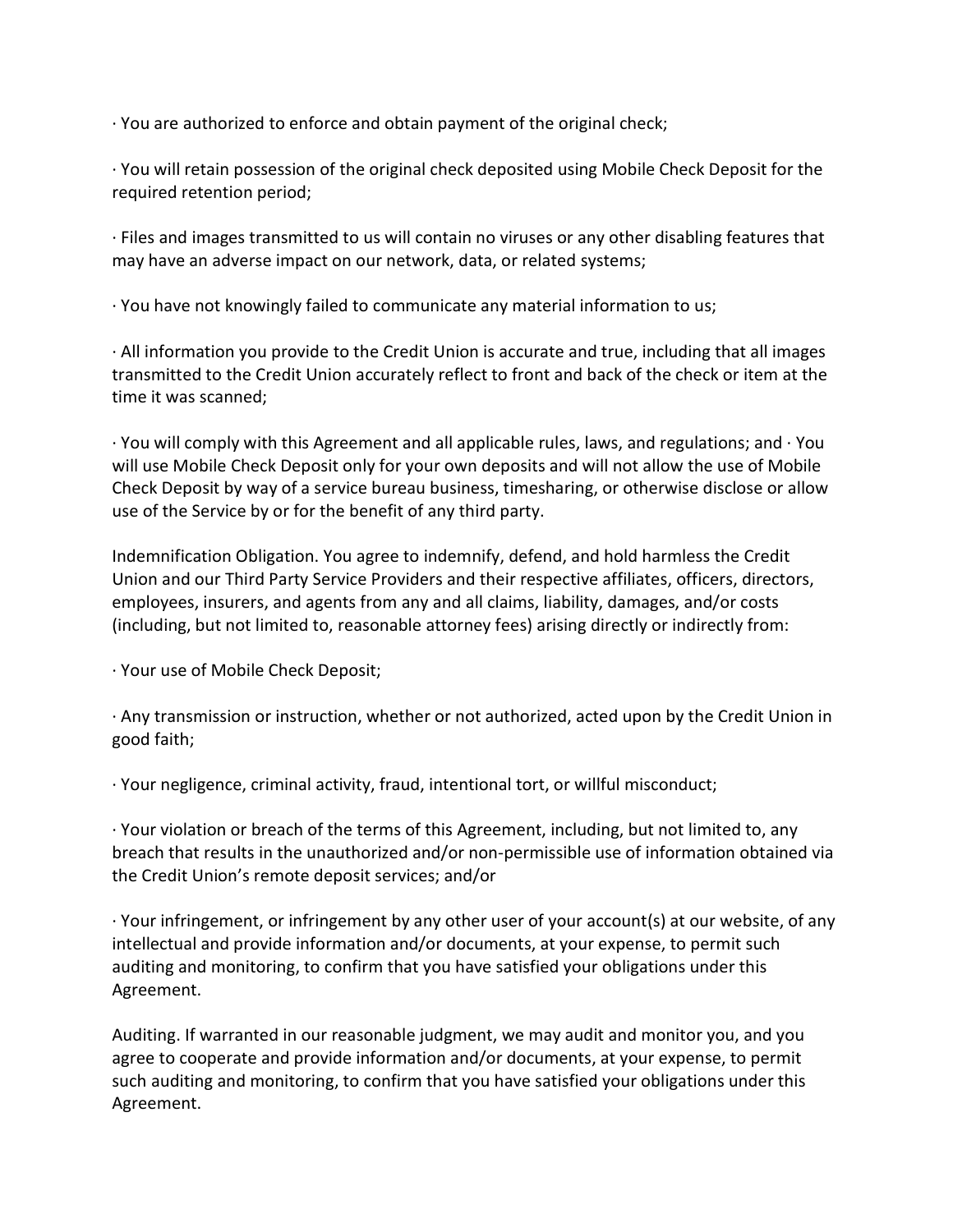Compliance with Law and Rules. You agree to comply with all laws, statutes, regulations, and ordinances pertaining to your use of Mobile Check Deposit, as well as all laws relating to the banking transactions contemplated hereunder. You also agree to be bound by any clearinghouse rules or agreements, operating circulars, image exchange agreements, and other documents to which the Credit Union is a party that govern the remote deposit services we provide hereunder.

Service Charges. Mobile Check Deposit is provided at no charge to you. You agree, however, that we may charge a fee for Mobile Check Deposit as disclosed in our current Schedule of Fees. If you continue to use Mobile Check Deposit after the fee becomes effective, you agree to pay the service fee that has been disclosed to you, as may be amended from time to time.

# 6. Our Responsibility for Mobile Check Deposit.

Financial Data. We will transmit all the financial data under our control required to utilize Mobile Check Deposit selected by you and to act on appropriate instructions received from you in connection with Mobile Check Deposit. We shall exercise due care in seeking both to preserve the confidentiality of the Access Information. You otherwise assume full responsibility for the consequences of any misuse or unauthorized use of or access to Mobile Check Deposit.

Service Availability. You understand and agree that Mobile Check Deposit may at times be temporarily unavailable due to system maintenance or technical difficulties, including, without limitation, those of the Internet service provider, cellular service provider, and Internet software. In the event that Mobile Check Deposit is unavailable, you may deposit original checks in-person at our financial centers, through our ATMs, by night drop at our participating financial centers, or by mailing the original check to PO Box15359 Lenexa, KS 66285.

Retention of Check Images. We will retain any substitute checks we generate for seven (7) years.

# 7. Ownership and License.

You agree that the Credit Union and our Third Party Service Providers, as applicable, retains all ownership and proprietary rights in Mobile Check Deposit, associated content, technology, and website(s). You agree not to copy, disassemble, decompile, or otherwise reverse engineer any part of Mobile Check Deposit, including the App. You may use Mobile Check Deposit only for your own benefit. You may not copy, reproduce, distribute, or create derivative works from the content and agree not to reverse engineer or reverse compile any of the technology used to provide Mobile Check Deposit. In the event that you attempt to use, copy, license, sublicense, sell, or otherwise convey or to disclose the App or any other part of Mobile Check Deposit, in any manner contrary to the terms of this Agreement, we shall have, in addition to any other remedies available to us, the right to injunctive relief enjoining such actions.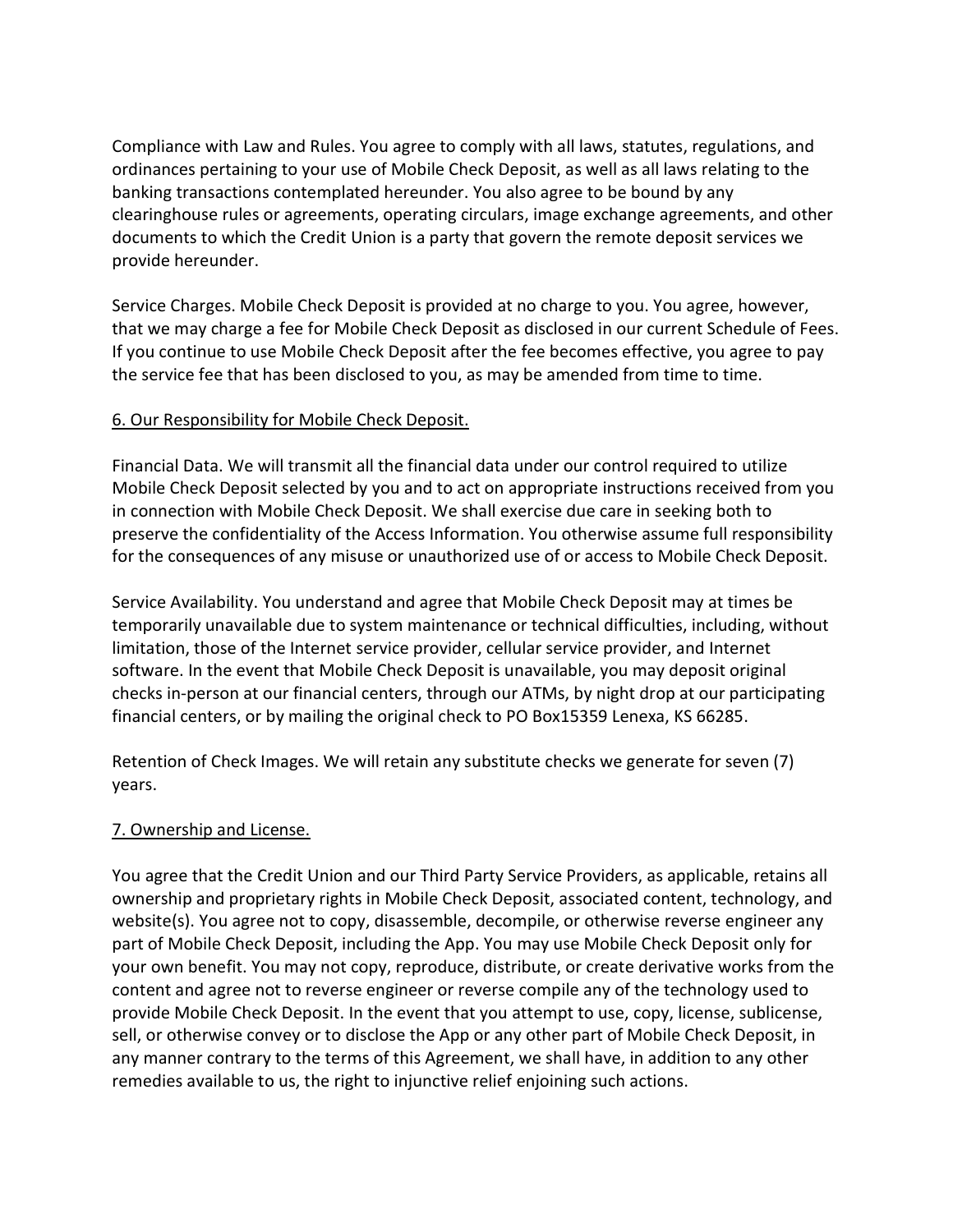## 8. Third Party Beneficiary

You agree that our Third Party Services Providers, including disclaimer of warranties and any limitation of liability and that such Third Party Service Providers are, for the purpose of this Agreement, third party beneficiaries to this Agreement with the power to enforce this Agreement.

## 9. Liability

Disclaimer of Liability. YOU ACKNOWLEDGE AND AGREE THAT MOBILE CHECK DEPOSIT IS PROVIDED ON AN "AS IS" AND "AS AVAILABLE" BASIS. WE ARE NOT RESPONSIBLE FOR ANY ERRORS OR OMISSIONS IN OR TO ANY INFORMATION RESULTING FROM YOUR USE OF MOBILE CHECK DEPOSIT. WE MAKE NO WARRANTIES AND EXPRESSLY DISCLAIM ALL WARRANTIES, EXPRESS OR IMPLIED, REGARDING MOBILE CHECK DEPOSIT, INCLUDING, WITHOUT LIMITATION, THE IMPLIED WARRANTIES OF MERCHANTABILITY, FITNESS FOR A PARTICULAR PURPOSE AND NONINFRINGEMENT OF INTELLECTUAL PROPERTY OR THIRD PARTY RIGHTS. WITHOUT LIMITING THE GENERALITY OF THE FOREGOING, WE DISCLAIM ANY AND ALL WARRANTIES REGARDING THE OPERATION, PERFORMANCE OR FUNCTIONALITY OF MOBILE CHECK DEPOSIT (INCLUDING, WITHOUT LIMITATION, THAT MOBILE CHECK DEPOSIT WILL OPERATE WITHOUT INTERRUPTION OR BE TIMELY, SECURE, OR ERROR FREE). YOU FURTHER ACKNOWLEDGE AND AGREE THAT THERE ARE CERTAIN SECURITY, CORRUPTION, TRANSMISSION ERROR, AND ACCESS AVAILABILITY RISKS ASSOCIATED WITH USING OPEN NETWORKS SUCH AS THE INTERNET AND/OR TELECOMMUNICATION LINES OR CIRCUITS. YOU HEREBY ASSUME ALL RISKS RELATING TO THE FOREGOING.

Direct Damages. YOU ACKNOWLEDGE AND AGREE THAT OUR LIABILITY SHALL BE LIMITED TO DIRECT DAMAGES SUSTAINED BY YOU AND ONLY TO THE EXTENT SUCH DAMAGES ARE A DIRECT RESULT OF OUR GROSS NEGLIGENCE OR WILLFUL MISCONDUCT; PROVIDED, HOWEVER, THE MAXIMUM AGGREGATE LIABILITY OF THE CREDIT UNION RESULTING FROM ANY SUCH CLAIMS SHALL NOT EXCEED ONE HUNDRED DOLLARS (\$100.00). IN NO EVENT SHALL THE CREDIT UNION BE LIABLE FOR ANY INDIRECT, INCIDENTAL, SPECIAL, CONSEQUENTIAL OR EXEMPLARY DAMAGES OF ANY KIND, INCLUDING, WITHOUT LIMITATION, DAMAGES FOR LOSS OF PROFITS, GOODWILL, USE, DATA OR OTHER LOSSES, REGARDLESS OF THE FORM OF ACTION OR CLAIM (WHETHER CONTRACT, TORT, STRICT LIABILITY OR OTHERWISE), EVEN IF WE HAVE BEEN INFORMED OF THE POSSIBILITY THEREOF, EXCEPT AS OTHERWISE REQUIRED BY LAW.

Force Majeure. We shall not be responsible for any claim, liability, loss, or damage of any kind arising directly or indirectly from any act or omission (including processing error, delay or failure to perform) hereunder that is caused for reasons beyond our control, including, but not limited to, acts of civil, military or regulatory authorities, national emergencies, riots, weather, unavoidable difficulties with equipment, unavailability of the Internet or other service provider or any equipment failure, whether caused by a virus or otherwise.

# 10. Cancellation by You; Termination or Refusal by Us.

You may cancel Mobile Check Deposit at any time by calling 913-599-1010 or 888-395-1010 and allowing us a reasonable opportunity to act upon your request. If you cancel, we will not refund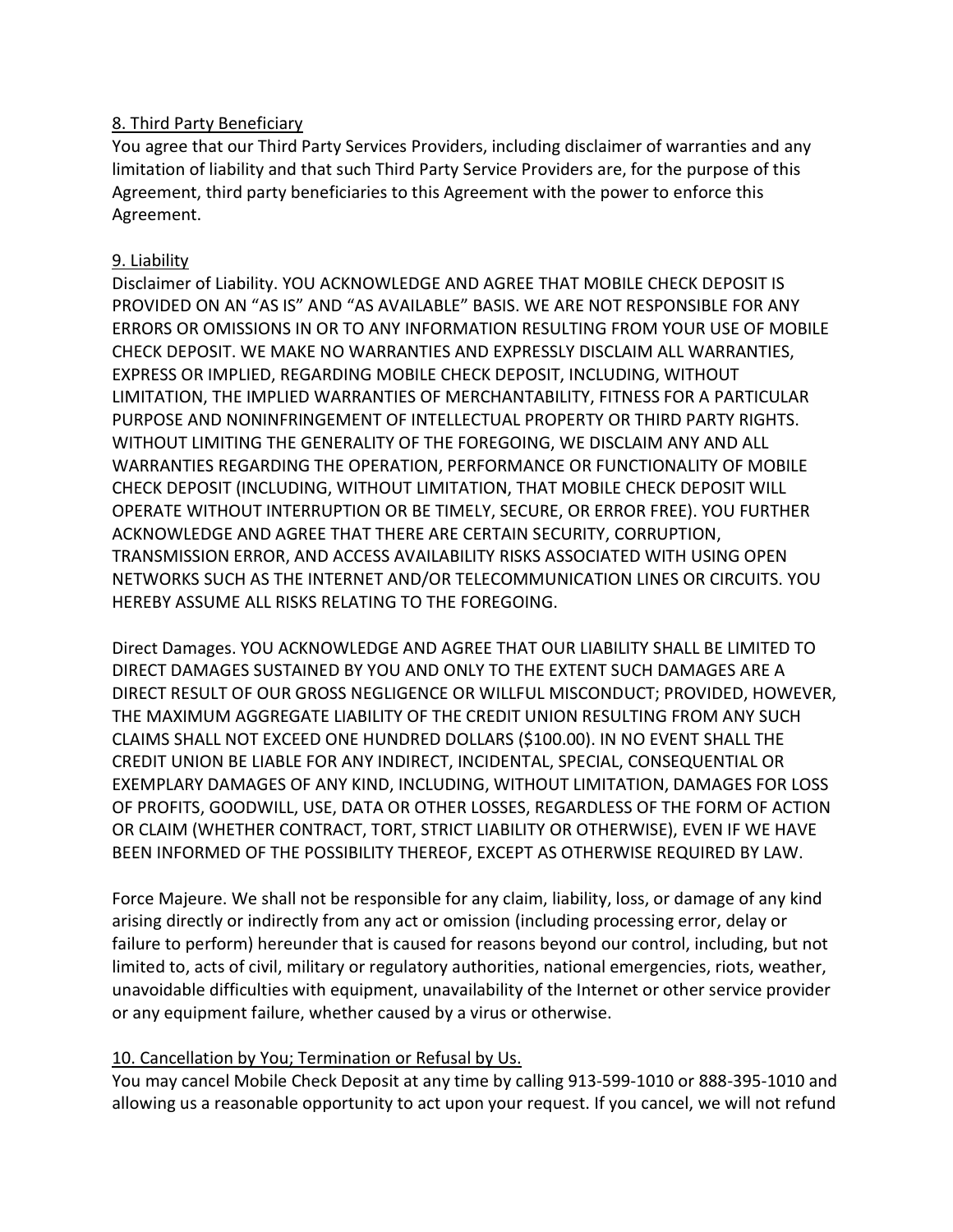any portion of any fee assessed for any checks and items previously deposited via Mobile Check Deposit. We will have no obligation to honor any instruction, in whole or in part that:

· We reasonably believe is used for any illegal or improper purpose or activity;

· We have reason to believe may not be authorized by you;

· Would violate any law, rule, or regulation applicable to us or Mobile Check Deposit;

· Is not in accordance with any other requirement stated in this Agreement or any of our policies, procedures, or practices; or

· For our protection or yours, we have reasonable cause not to honor.

· We reserve the right in our sole discretion to refuse to honor an instruction, terminate your access to Mobile Check Deposit, or suspend or terminate Mobile Check Deposit, in whole or in part, at any time, with or without notice to you, with or without cause, including, without limitation, if;

· We have reason to believe that your account has been compromised or mismanaged in any way, such as by unauthorized or erroneous use of your Access Information;

· We believe Mobile Check Deposit is not being used for its intended, bona fide, and lawful purpose under this Agreement and the Mainstreet Credit Union Online Banking Agreement;

· We have reason to believe Mobile Check Deposit is being used in an anti-competitive manner or contrary to the Credit Union's business interests;

· Your account is closed or access to your account is restricted for any reason; or

· Due to a change in law, regulation, regulatory directive, or guidance; or

· Any cancellation, termination, or refusal, whether or not described above, by us will not affect your liability or obligations under this Agreement for actions we have taken on your behalf, or the Membership and Account Agreement, or any other agreements you have with us.

## 11. Miscellaneous

This Agreement is hereby incorporated by reference into and subject to the provisions of the Membership Agreement. Except as amended by this Agreement, the Membership Agreement and the other agreements remain in full force and effect. If any portion of this Agreement is deemed invalid or unenforceable, the remaining portions shall nevertheless remain in force. Any waiver by us must be in writing to be effective. Our waiver of any right will not be deemed a waiver of other rights or of the same right at another time. You understand and agree this Agreement and all questions relating to its validity, interpretation, performance, and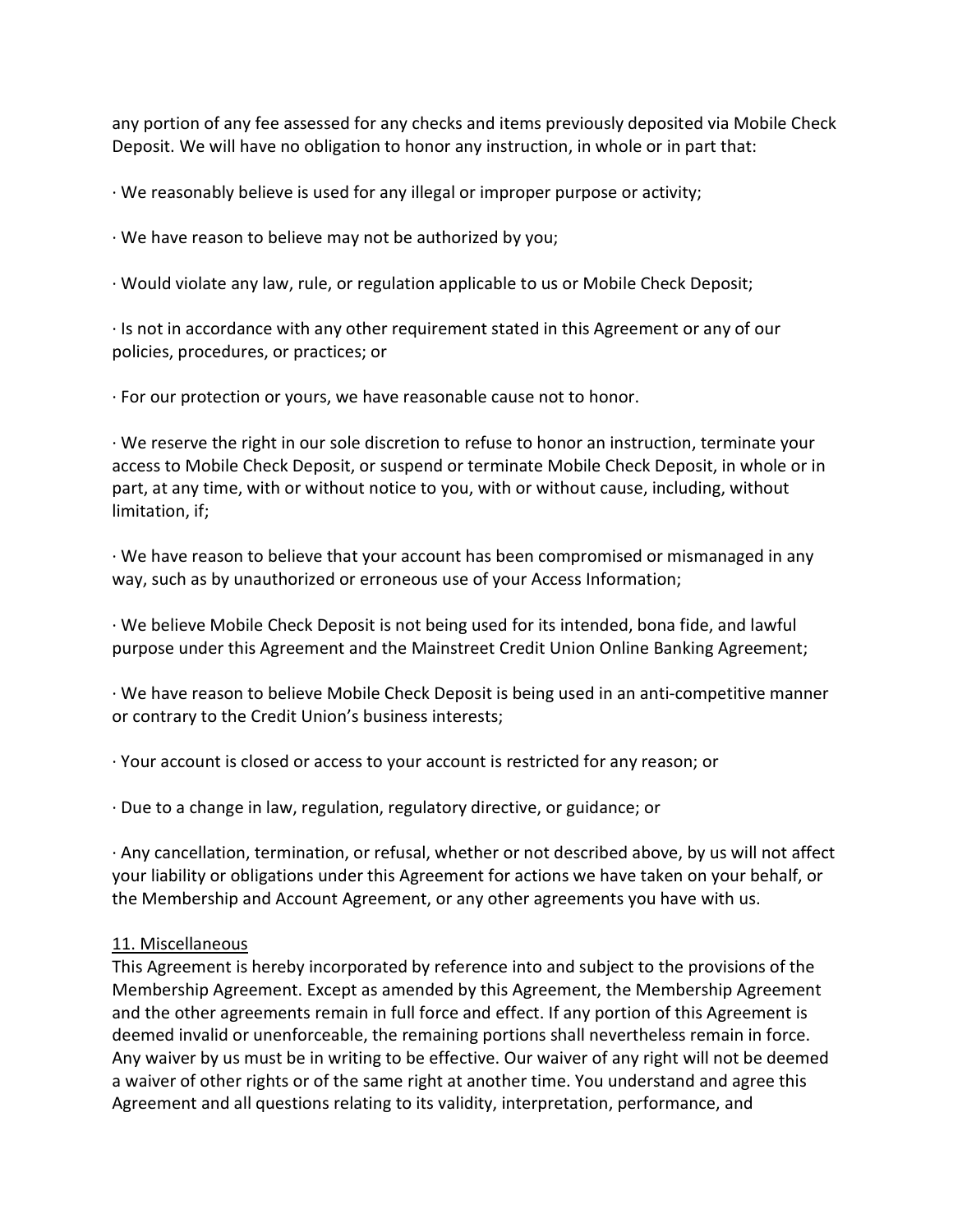enforcement shall be governed by and construed in accordance with the internal laws of the State of Kansas, notwithstanding any conflict-of-laws doctrines of such state or other jurisdiction to the contrary. You also agree to submit to the personal jurisdiction of the courts of the State of Kansas. In the event either party brings a legal action to enforce the terms of this Agreement of to collect any overdrawn funds on any account accessed under this Agreement, the prevailing party shall be entitled, subject to Arizona law, to payment by the other party of its reasonable attorney's fees and costs, including, without limitation, fees on any appeal, bankruptcy proceedings, and any post-judgment collection actions, if applicable.

Acceptance of these Terms. Your use of the Services constitutes your acceptance of this Agreement. This Agreement is subject to change from time to time. We will notify you of any material change via e-mail, text message, or on our website(s) by providing a link to the revised Agreement or by an online secure message. You will be prompted to accept or reject any material change to this Agreement the next time you use the Service after Credit Union has made the change. Your acceptance of the revised terms and conditions along with the continued use of the Services will indicate your consent to be bound by the revised Agreement. Further, Credit Union reserves the right, in its sole discretion, to change, modify, add, or remove portions from the Services. Your continued use of the Services will indicate your acceptance of any such changes to the Services.

# INTERBANK TRANSFERS SERVICE AGREEMENT

## GENERAL DESCRIPTION

This Service allows you to transfer funds between your linked personal deposit accounts at Mainstreet Federal Credit Union and certain deposit accounts at other U. S. financial institutions, assuming the transfer is permitted by your financial institution and by law. An inbound transfer moves funds into an account at Mainstreet Federal Credit Union. An outbound transfer moves funds from an account at Mainstreet Federal Credit Union to an account outside of Mainstreet Federal Credit Union.

Please read this document carefully. It includes your rights and obligations, as well as those of the credit union. The terms and conditions of this Agreement are in addition to the account agreements, disclosures, fee schedules, and other documents in effect from time to time governing your account(s).

By enrolling and/or using the Interbank transfer service, or authorizing another to use the service, you agree to comply with the terms and conditions of this Agreement. You also acknowledge by using this Service that you have downloaded, printed, or otherwise received a copy of the terms and conditions and that you understand them.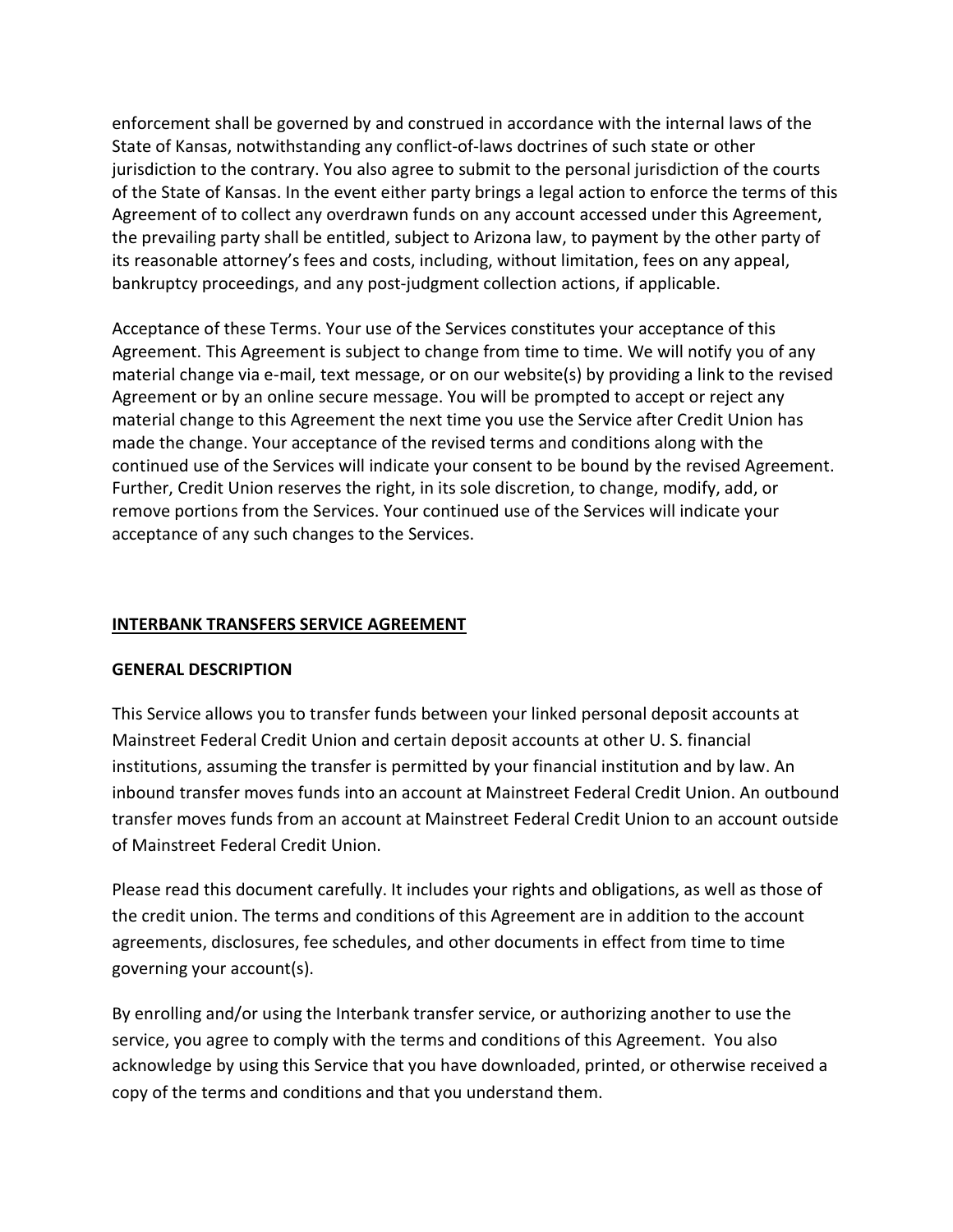## ENROLLMENT/ELIGIBILITY

You will need to enroll each of your non-Mainstreet Federal Credit Union accounts (you may designate up to 5 accounts at other financial institutions) that you wish to use for this Service. You agree that you will only attempt to enroll accounts for which you have the authority to transfer funds. All accounts requested to be used as part of this Service will be verified in accordance with Mainstreet Federal Credit Union procedures. We reserve the right to obtain such additional information as we deem reasonably necessary to insure that you, or persons to whom you may transfer funds, are not using our Service in violation of law, including, but not limited to, laws and regulations designed to prevent "money laundering" or the transfer of funds to or from persons or organizations whose accounts are blocked under regulations of the Office of Foreign Assets Control (OFAC) of the United States Treasury Department. You agree that Mainstreet Federal Credit Union may use any means or routes which we in our sole discretion consider suitable to execute your transfer. You agree that all transfers will be subject to applicable U.S. federal laws and regulations, Federal Reserve operating circulars governing payment orders, and National Automated Clearing House Association (NACHA) rules.

#### SCHEDULING TRANSFERS

The verification process will credit your external account with two random dollar amounts (amount under a dollar). This takes up to 2 business days to show up in your external account(s). Access your external account(s) to verify the credit amount. To complete the verification process , you must log back into your accounts via Mainstreet Credit Union OnlineAccess account within 7 business days and go to ENROLLED ACCOUNTS, and enter the amounts that your external account(s) was credited for (omit any decimal places. For example \$0.10, must be entered as 10).

The verification process must be completed by you prior to using the Service. You will a limited number of days after enrolling an account to complete the verification process. Verification instructions are displayed to you during the enrollment process.

Funds requested to be transferred will be debited/credited to your Mainstreet Federal Credit Union account the business day following the day you initiate the transfer, provided you have met the Mainstreet Federal Credit Union cutoff time for submitting Interbank transfers. In the case of a future dated or recurring transfer, these time limits will be the business day (Monday through Friday excluding federal holidays) following the scheduled date of the transfer. The cutoff time for initiating transfers is 07:30 p.m. Central Standard Time on business days. Transfers initiated after 07:30 p.m., or Holidays or weekends will be processed the next business day. Funds requested to be transferred will be debited/credited to the non-Financial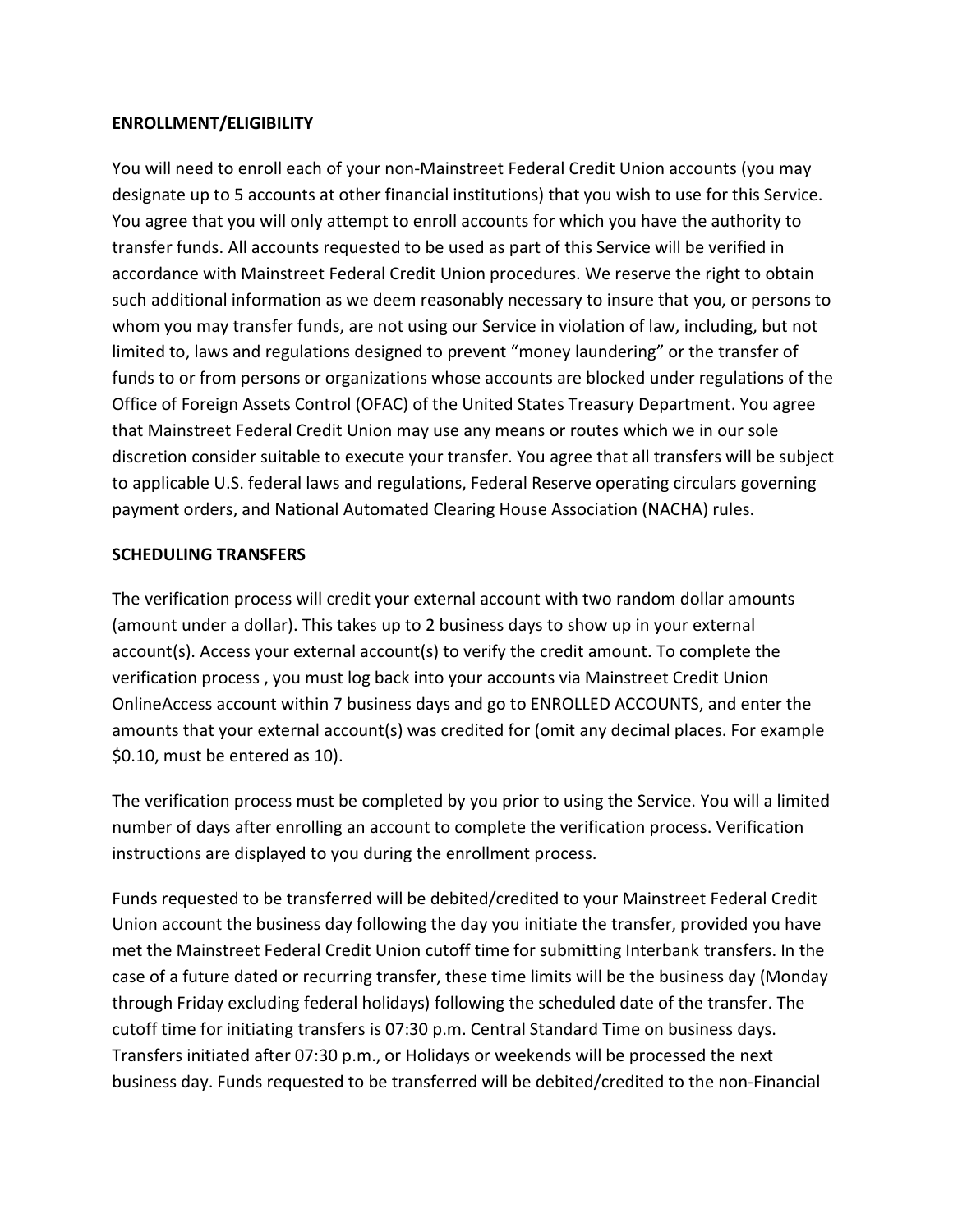Institution account according to the receiving financial institutions availability and transaction processing schedule.

After the verification process is complete, you may begin establishing transfers. Transfers can be scheduled on either a one-time or a recurring basis. Processing of one-time transfers may be initiated immediately or scheduled for initiation on a future date. The recurring transfer feature may be used when a set amount is transferred at regular intervals. For example, you may schedule a \$500 transfer from an account you own at another financial institution to your Mainstreet Federal Credit Union checking account every other week on a specified week day. For one-time and recurring transfers you will be asked to select the date that you want us to initiate the processing of the transfer. One-time future-dated or recurring transfers scheduled for a weekend or a non-business day will be processed on the next business day.

Request for immediate transfers of funds cannot be cancelled. Future dated and recurring transfers can be canceled by 07:30 p.m. the business day prior to the scheduled transfer date. If the transfer status is In Process, Pending, or Processed, you cannot cancel the transfer.

# PROCESSING TRANSFERS

A transfer remains In Process until fully processed and its status will appear as "Pending". Transfers are listed as Pending based on the timing of the scheduling and the date the payment will process.

You agree that we may cancel a transfer, without prior notice, in the event that:

- Any of your accounts with Mainstreet Federal Credit Union are not in good standing.
- You have had an overdraft, an over-limit item, or an item returned for insufficient funds with respect to any Mainstreet Federal Credit Union share account during the last three months.
- You have had any prior transfer canceled, revoked, or uncompleted due to reasons such as insufficient funds, revoked authorization, stopped payments, or frozen account.

Mainstreet Federal Credit Union will not be liable to you if we do not provide notice to you of rejection of a transfer.

# DOLLAR AND TRANSACTION LIMITS

There are currently no fees for processing inbound and outbound transfers through the Interbank Transfer Service. Fees are subject to change. You agree to pay all transfer related fees, e.g., Non-Sufficient Funds (NSF), stop payment, and research fees, as published from time to time in the Mainstreet Federal Credit Union Fee Schedule.